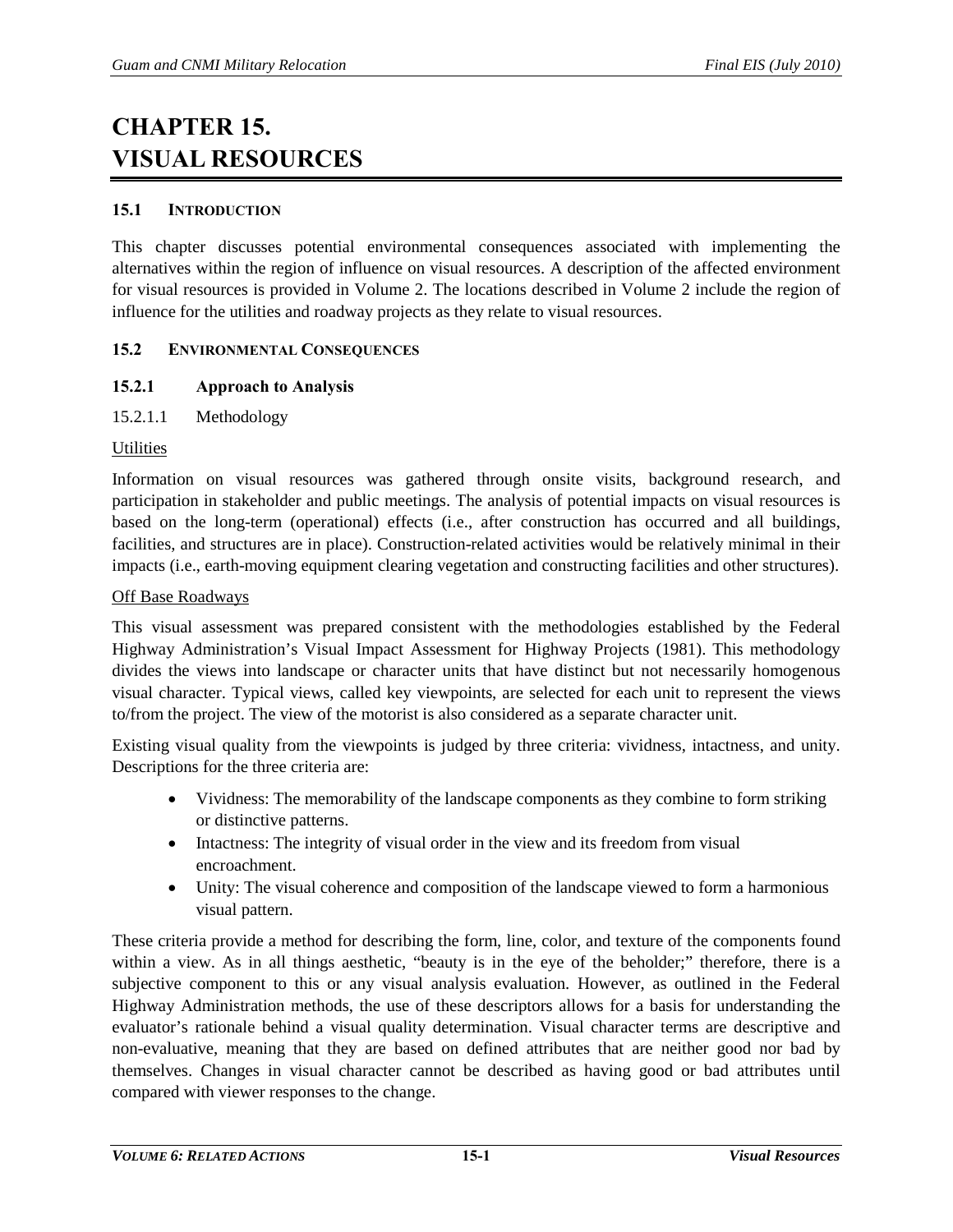## 15.2.1.2 Determination of Significance

## **Utilities**

For the purpose of the Environmental Impact Statement, the proposed actions would cause a significant impact to visual resources if they:

- Substantially alter the views or scenic quality associated with particularly significant and/or publicly recognized vistas, view sheds, overlooks, or features.
- Substantially change the light, glare, or shadows within a given area.
- Substantially affect sensitive receptors (i.e., viewers with particular sensitivity [or intolerance] to a changed view.
- Significant impacts that cannot be mitigated to less-than-significant levels are considered unavoidable.

A discussion is presented for each significance criterion listed that would be triggered by the utility alternatives.

#### Off Base Roadways

The National Environmental Policy Act (NEPA) requires consideration of visual resource impacts of projects in preparation of environmental documents. NEPA guidelines for the assessment of visual impacts stipulate that environmental documents:

- State whether the project alternatives have a potential for visual quality impacts.
- Identify the impacts on the existing visual resources.
- Identify the relationship of the impacts on potential viewers of and from the project.
- Identify measures to avoid, minimize, or reduce the adverse impacts.

For projects that do not create a substantial impact on existing visual quality, a more nuanced approach categorizes impact levels as low, moderate, moderately high, and high based on the following descriptions:

- Low: Minor adverse change to the existing visual resource, with low viewer sensitivity to any change. May or may not require mitigation.
- Moderate: Adverse change cannot be described as minor or viewer response is thought to be greater. Impacts can be mitigated within 5 years using conventional practices.
- Moderately High: Moderate adverse change in the visual resource with high viewer response or high adverse change with a moderate viewer response. Extraordinary mitigation measures may be required, and landscape treatments required may take more than 5 years to mitigate.
- High/Substantial: High level of adverse change or a high level of sensitivity to the change such that architectural design and landscape treatments cannot mitigate impacts. An alternative project design may be required to avoid adverse impacts.

For this analysis, the proposed roadway project would be considered to have a substantial impact if it were to result in the obstruction or impairment of important views from a public roadway or scenic vista, result in the substantial modification to the height of the existing structures or topography of an area, or cause a large reduction in the landscape/vegetation within the project area. Such impacts would be considered substantial only if it was not possible to mitigate the impacts on the visual environment of the project.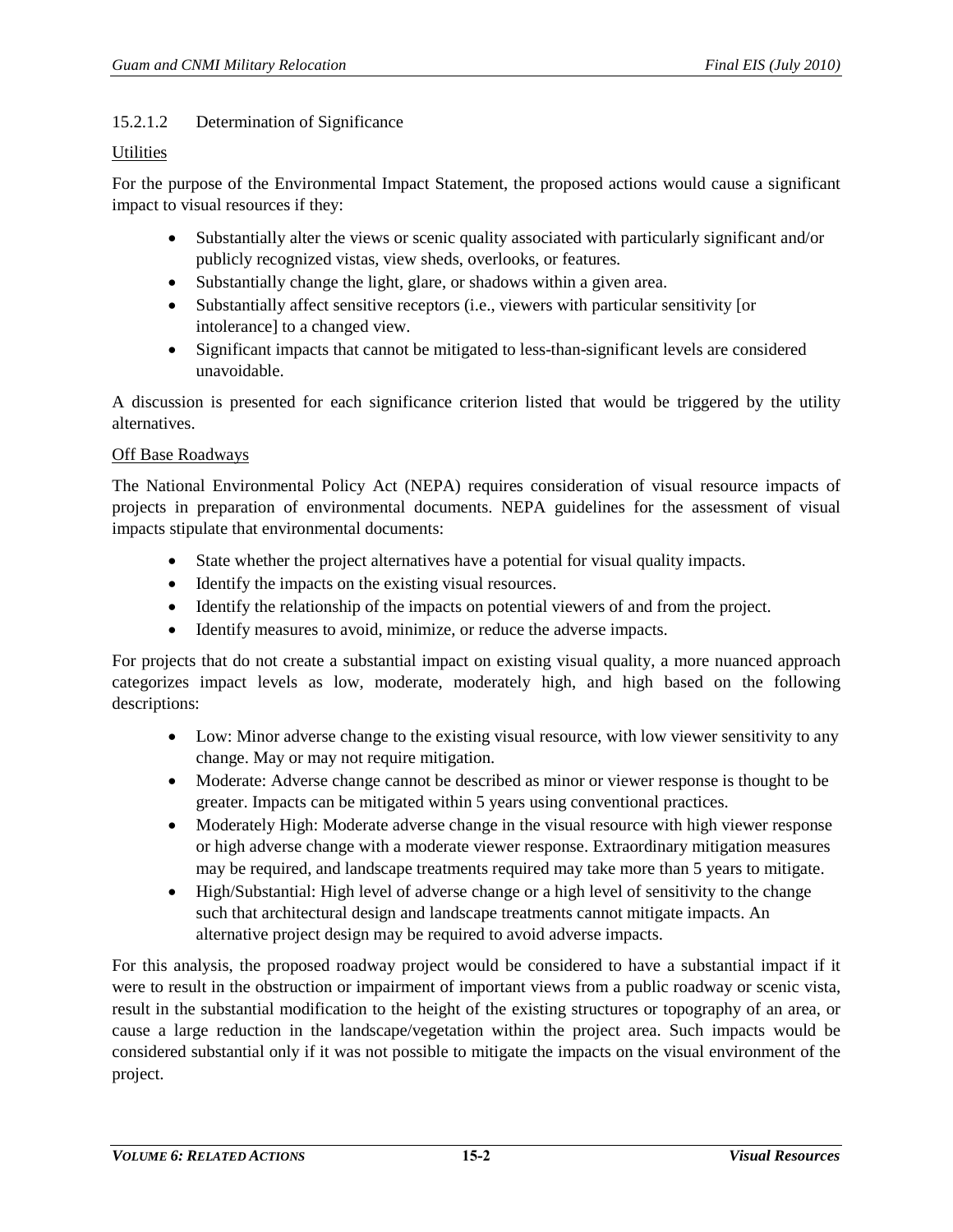# 15.2.1.3 Issues Identified during Public Scoping Process

No issues regarding impact on visual resources as a result of proposed utility and road improvements were raised at the April 2007 public scoping meetings.

## **15.2.2 Power**

15.2.2.1 Basic Alternative 1: Recondition up to Five Existing Guam Power Authority–Permitted Facilities to Provide Peaking Power/Reserve Capacity

Basic Alternative 1 would recondition up to five existing Combustion Turbines and upgrade Transmission and Distribution (T&D) systems and would not require new construction or enlargement of the existing footprint of the facilities. Reconditioning would be made to the existing permitted facilities at the Marbo, Yigo, Dededo (2 units), and Macheche Combustion Turbines. The T&D system upgrades would be on existing above-ground and underground transmission lines. This alternative supports Main Cantonment Alternatives 1 and 2. Main Cantonment Alternatives 3 and 8 would require additional upgrades to the T&D system.

The Basic Alternative 1 presented would recondition the existing Guam Power Authority facilities, and it is assumed new distribution lines would be routed within the existing utility corridors. Therefore, any changes to the landscape at these affected areas would be consistent with the existing environment and any impacts on visual resources would be less than significant. [Table 15.2-1](#page-2-0) summarizes the potential impacts of the Basic Alternative 1.

#### Proposed Mitigation Measures

No mitigation measures are needed.

15.2.2.2 Summary of Impacts

## **Table 15.2-1. Summary of Potential Impacts on Visual Resources – Power**

<span id="page-2-0"></span>

| <i>Basic Alternative</i> $1^*$       |
|--------------------------------------|
| Views toward upgraded GPA facilities |
|                                      |

*Legend:* GPA = Guam Power Authority; NI = No impact*.* \* Preferred Alternative.

## **15.2.3 Potable Water**

As discussed in Volume 6, Chapter 2, Section 2.2.2, potable water alternatives are not distinguished as interim or long-term.

## 15.2.3.1 Basic Alternative 1 (Preferred Alternative)

Basic Alternative 1 would provide additional water capacity of 11.3 MGd (42.8 MLd), which is anticipated to be met by an estimated 22 new wells at Andersen Air Force Base (AFB), rehabilitate existing wells, interconnect with the Guam Waterworks Authority (GWA) water system, and associated treatment, storage and distribution systems. Two new 2.5 MG (9.5 ML) water storage tanks would be constructed at ground level at NCTS Finegayan. Up to two new elevated 1 MG (3.8 ML) water storage tanks would be constructed at Finegayan within the Main Cantonment footprint.

#### New Water Supply Facilities

The proposed development would be confined to Department of Defense properties and keeping with other planned and surrounding facilities. Views from Route 3 into NCTS Finegayan vary from altered landscapes (i.e., the existing gate and NCTS facilities in the south) to a natural-appearing landscape in the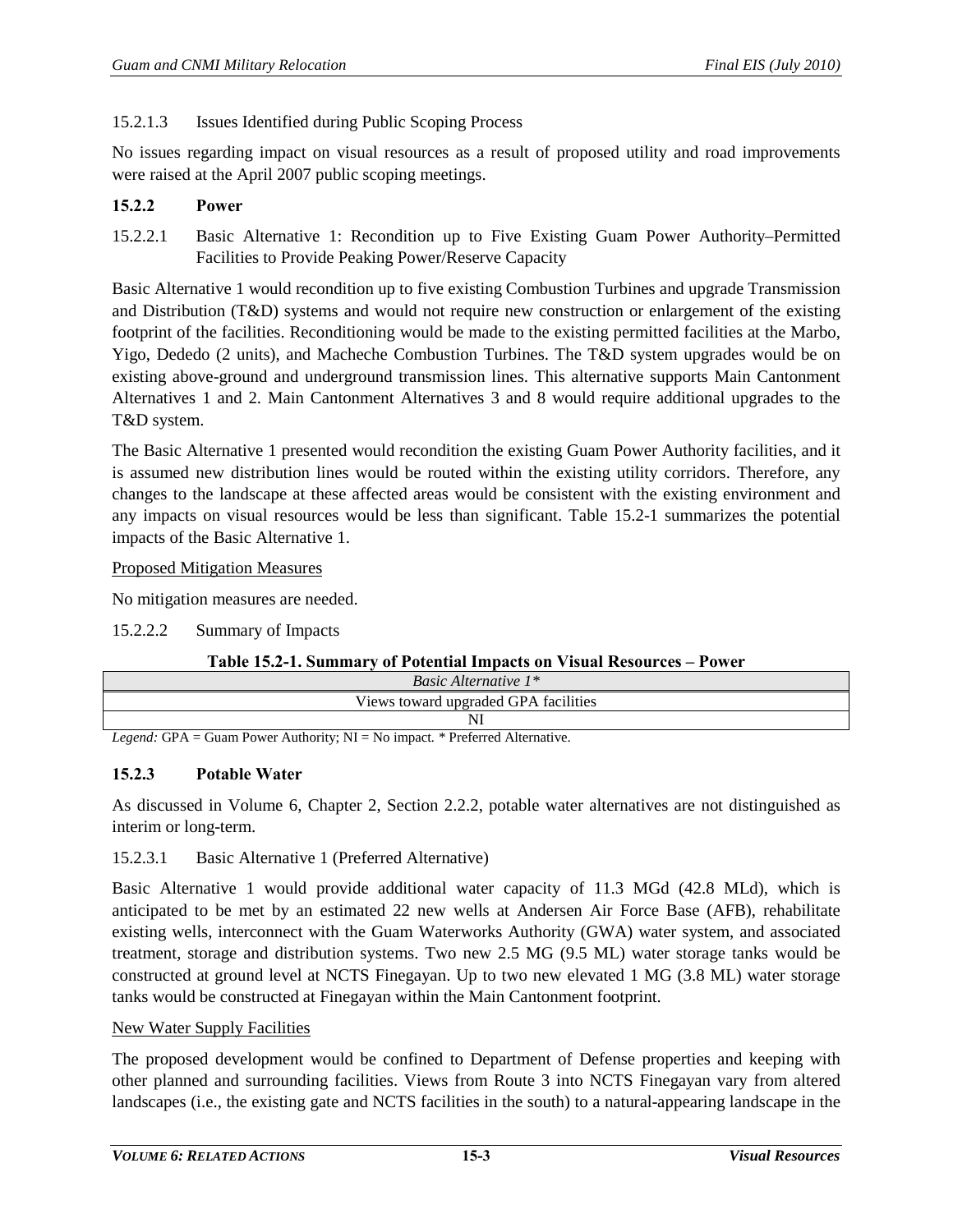north. Ground-level water storage tanks proposed at NCTS Finegayan would be located near the training area at the Main Cantonment and would not be visible as seen from the existing view corridor along Route 3. Elevated storage tanks situated inside of the Main Cantonment and Route 3, respectively, would be visible from the view corridor on Route 3, though on a varying degree. The resulting view of the elevated water storage tank adjacent to Route 3 would be apparent because of the height of the proposed structure and proximity to the view corridor. However, the resulting view impact would not be significant because a similar existing structure (i.e., elevated water storage tank) presently exists on NCTS Finegayan. The elevated water storage tank situated at the interior of the Main Cantonment would appear distant as seen from the view corridor and may appear to blend in with the proposed base facilities. Inland facilities at NCTS Finegayan would be visible in the middle ground or background and would have less impact on the skyline and visual resources. The proposed water storage tank would not impede upon any particularly significant and/or publicly recognized vistas, view sheds, overlooks, or features. Furthermore, no substantial change would occur related to the light, glare, or shadows in the area. Therefore, any impacts on visual resources would be less than significant.

## Proposed Mitigation Measures

Because adverse impacts are anticipated to be less than significant, no mitigation measures are proposed.

## 15.2.3.2 Basic Alternative 2

Basic Alternative 2 would provide additional water capacity of 11.7 MGd (44.3 MLd), which is anticipated to be met by an estimated 20 new wells at Andersen Air Force Base (AFB) and 11 new wells at Air Force Base Barrigada, rehabilitate existing wells, interconnect with the Guam Waterworks Authority (GWA) water system, and associated treatment, storage and distribution systems. Two new 1.8 MG (6.8 ML) water storage tanks would be constructed at ground level at NCTS Finegayan and one 1 MG (3.8 ML) water storage tank would be construction at Air Force Base Barrigada. Up to two new elevated 1 MG (3.8 ML) water storage tanks would be constructed at Finegayan within the Main Cantonment footprint.

## New Water Supply Facilities

The proposed development of up to 20 potable water supply wells at Andersen AFB and up to 11 water supply wells at Air Force Barrigada would be consistent with other planned and surrounding facilities and would not be visible outside of the installations. Therefore, no impacts on existing visual resources are anticipated. New water storage facilities (tanks) proposed at NCTS Finegayan and Air Force Barrigada would be installed at ground level and partially visible as the result. One of the water storage facilities proposed at NCTS Finegayan would be located adjacent to Route 3, and the facility at Air Force Barrigada would be located approximately 1/2 mile (1 kilometer [km]) north of Route 15. Two of these types of water storage facilities already exist at Finegayan (one at NCTS and the other at South Finegayan), and both are adjacent to Route 3.

Views from Route 3 into NCTS Finegayan vary from an altered landscape (i.e., the existing gate and NCTS facilities in the south) to a naturally appearing landscape in the north. The resulting view of the elevated water storage tanks adjacent to Route 3 would be apparent because of the height of the proposed structure and proximity to the view corridor. However, the resulting view impact would not be significant because a similar existing structure presently exists on NCTS Finegayan. The elevated water storage tank situated interior of the Main Cantonment would appear distant as seen from the view corridor and may appear to blend in with the proposed base facilities.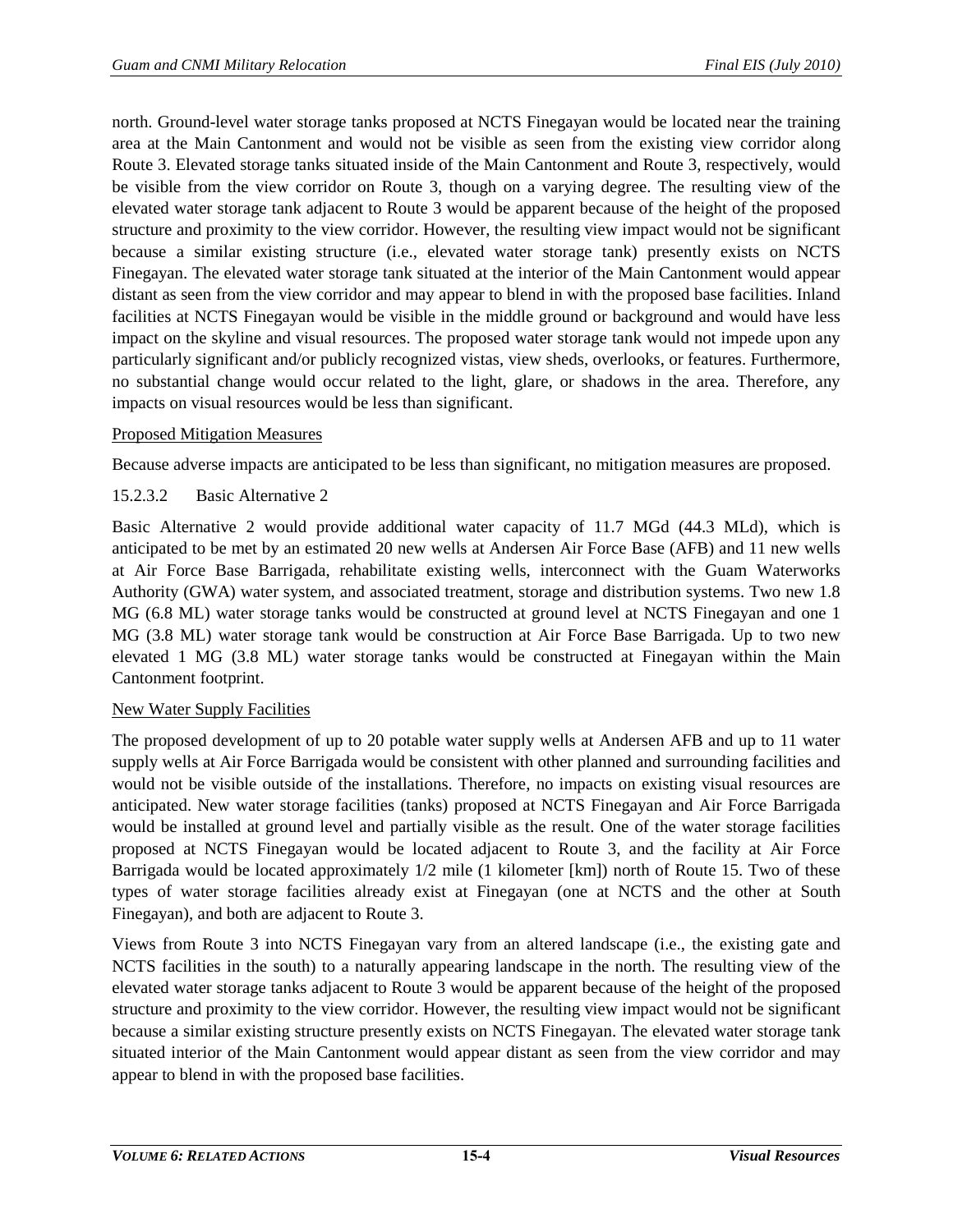Inland facilities at NCTS Finegayan and Air Force Barrigada would be seen in the middle ground or background and have less impact on the skyline and visual resources, because they would be partially visible. These storage facilities would be adjacent to other installation facilities. None of the proposed water storage tanks would degrade any particularly significant and/or publicly recognized vistas, view sheds, overlooks, or features. No substantial change would occur to the light, glare, or shadows in the area. Therefore, any impacts on visual resources are anticipated to be less than significant.

## Proposed Mitigation Measures

Because adverse impacts are anticipated to be less than significant, no mitigation measures are proposed.

#### 15.2.3.3 Summary of Impacts

[Table 15.2-2](#page-4-0) summarizes the potential impacts of each action alternative.

| Table 15.2-2. Summary of Potential Impacts on Visual Resources – Potable Water |  |
|--------------------------------------------------------------------------------|--|
|--------------------------------------------------------------------------------|--|

<span id="page-4-0"></span>

| <i>Basic Alternative 1*</i>                                                                                                                                   | <b>Basic Alternative 2</b>                  |
|---------------------------------------------------------------------------------------------------------------------------------------------------------------|---------------------------------------------|
|                                                                                                                                                               | Views along Highway 3 adjacent to Finegayan |
|                                                                                                                                                               |                                             |
| $\mathbf{r} = \mathbf{r}$ and $\mathbf{r} = \mathbf{r}$ and $\mathbf{r} = \mathbf{r}$ and $\mathbf{r} = \mathbf{r}$ and $\mathbf{r} = \mathbf{r}$<br>$\cdots$ |                                             |

*Legend*: LSI = Less than significant impact. \*Preferred Alternative.

Both of the alternatives related to potable water supply and storage would introduce new features into the landscape. Due to the size and location of the water supply and treatment features, only the water storage elements (i.e., ground-level tanks and elevated water storage tanks) would be expected to have an impact on visual resources. One of the two new water towers would be located inland of readily visible public features, making them middle ground and background visual elements in the landscape and causing a less than significant impact on visual resources. One elevated water tower would be located directly adjacent to a public highway (Route 3) making it visible in the foreground as well.

#### **15.2.4 Wastewater**

## 15.2.4.1 Basic Alternative 1a (Preferred Alternative) and 1b

Basic Alternative 1 (Alternative 1a supports Main Cantonment Alternatives 1 and 2; and Alternative 1b supports Main Cantonment Alternatives 3 and 8) combines upgrade to the existing primary treatment facilities and expansion to secondary treatment at the Northern District Wastewater Treatment Plant (NDWWTP). The difference between Alternatives 1a and 1b is a requirement for a new sewer line from Barrigada housing to NDWWTP for Alternative 1b.

Upgrading and expanding the primary and secondary treatment system, respectively, would not be visible outside of the facility. The existing visual character of the proposed location would not be altered. Therefore, no impacts on existing visual resources are anticipated.

#### Proposed Mitigation Measures

No mitigation measures are needed.

## 15.2.4.2 Alternative 1b

Alternative 1b is identical to Alternative 1a with the additional requirement for a new sewer line from Barrigada housing to NDWWTP. The development of a sewer line would involve ground-level construction work, and while views may be interrupted by the presence of construction equipment, no permanent degradation of visual resources is expected. Therefore, less than significant impacts on visual resources are anticipated.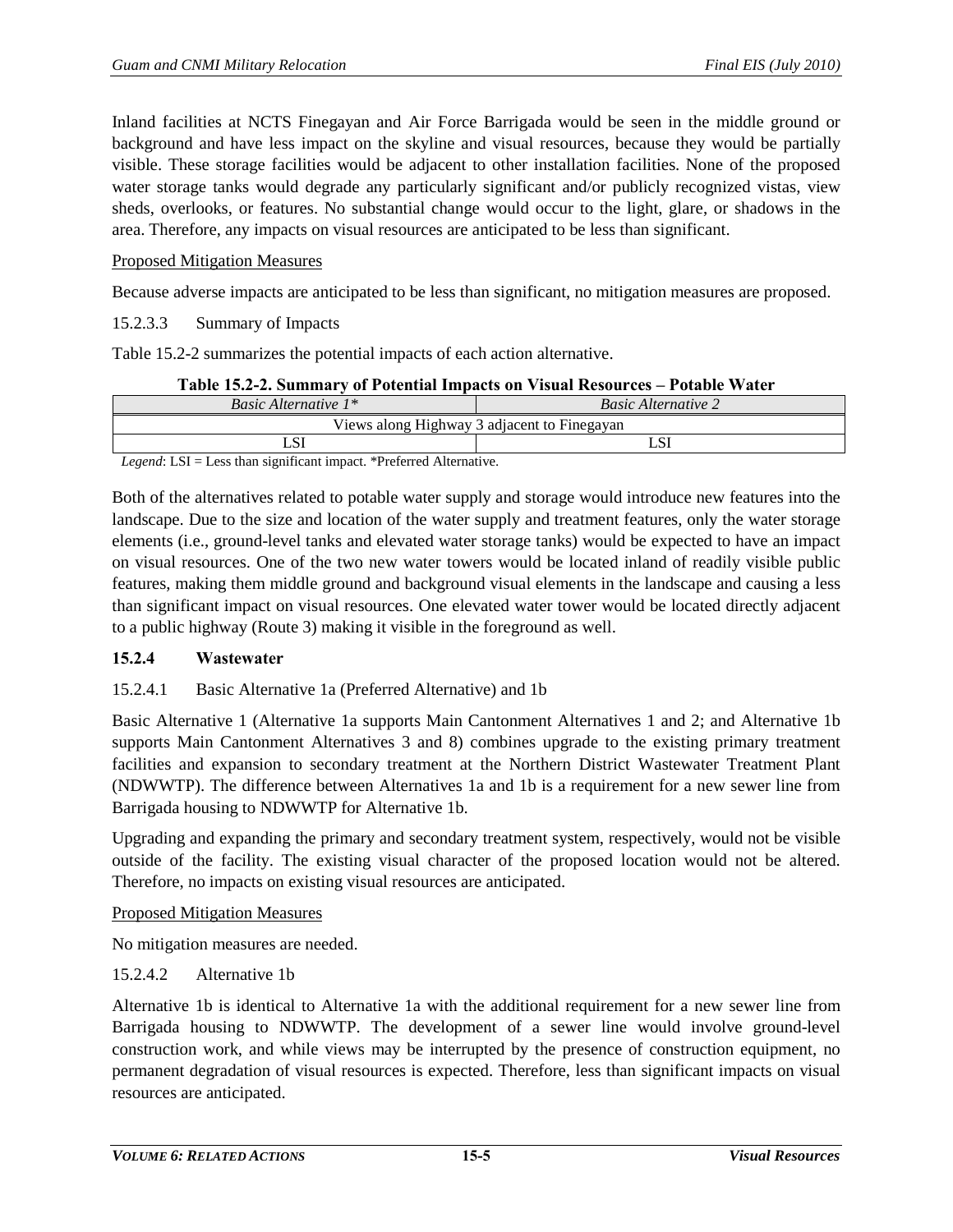#### Proposed Mitigation Measures

No mitigation measures are needed.

15.2.4.3 Summary of Impacts

Little, if any of the features associated with the new or upgraded wastewater treatment facilities would be visible from public viewpoints, particularly those along Route 3. Therefore, no impacts on visual resources are anticipated under any of the wastewater treatment alternatives. [Table 15.2-3](#page-5-0) summarizes the potential impacts of each interim alternative. An analysis of long-term alternatives was not developed because the alternatives are not ready for project-specific analysis.

<span id="page-5-0"></span>

|                                                                                               | Table 15.2-3. Summary of Potential Impacts on Visual Resources – Wastewater |  |  |  |  |  |  |  |
|-----------------------------------------------------------------------------------------------|-----------------------------------------------------------------------------|--|--|--|--|--|--|--|
| Basic Alternative 1a*                                                                         | <b>Basic Alternative 1b</b>                                                 |  |  |  |  |  |  |  |
| Views from Highway 3 near Finegayan South                                                     |                                                                             |  |  |  |  |  |  |  |
| L SI                                                                                          |                                                                             |  |  |  |  |  |  |  |
| <i>Legend:</i> LSI = Less than significant impact; $NI = No$ impact. * Preferred Alternative. |                                                                             |  |  |  |  |  |  |  |

## **15.2.5 Solid Waste**

## 15.2.5.1 Basic Alternative 1 (Preferred Alternative)

The Preferred Alternative would be to continue to use the Navy Landfill at Apra Harbor for municipal solid waste (MSW) until the new Government of Guam (GovGuam) Layon Landfill at Dandan is available for use. Disposal of other waste streams excluded from Layon Landfill would continue at the Navy Landfill. Construction and demolition (C&D) debris would continue to be disposed at the Navy hardfill.

The proposed location in Layon is a rocky badland at high elevation adjacent to the Inarajan Village. The proposed mound-shape landfill, situated approximately 435 feet (ft) (133 meters [m]) above mean sea level, is likely to be visible from different vantage points, from road travelers on Route 4 and adjoining villages on the fringe of the rolling southern mountains. Although the proposed landfill location is situated at least 1.5 miles (2.4 km) inland from Route 4, the mound shape of the new landfill could potentially appear prominently among the existing mountain peaks and rolling hills. However, this landfill is already in construction and has been through a separate NEPA review. These potential impacts are not due to the action proposed in this Environmental Impact Statement. Therefore, there are no additional visual impacts from this solid waste alternative from this proposed action.

#### Proposed Mitigation Measures

Because there are no visual impacts from solid waste alternatives caused by the proposed action, no mitigation measures would be required (see [Table 15.2-4\)](#page-5-1).

| Table 15.2-4. Summary of Potential Impacts on Visual Resources – Solid Waste |  |  |  |
|------------------------------------------------------------------------------|--|--|--|
|------------------------------------------------------------------------------|--|--|--|

<span id="page-5-1"></span>

|                           | $\mathbf{D}_{\alpha\alpha}$ :<br>Alternative 1<br><b>Dasic</b>                       |  |
|---------------------------|--------------------------------------------------------------------------------------|--|
|                           | -<br>the contract of the contract of the contract of the contract of the contract of |  |
| $\cdots$<br>$\cdots$<br>. |                                                                                      |  |

*Legend:* NA = not applicable.

#### **15.2.6 Off Base Roadways**

The visual impact of project alternatives is determined by assessing the visual resource change due to the project and predicting viewer response to that change. Visual resource change is the total change in visual character and visual quality. The first step in determining visual resource change is to assess the compatibility of the proposed project with the existing visual character of the landscape. The second step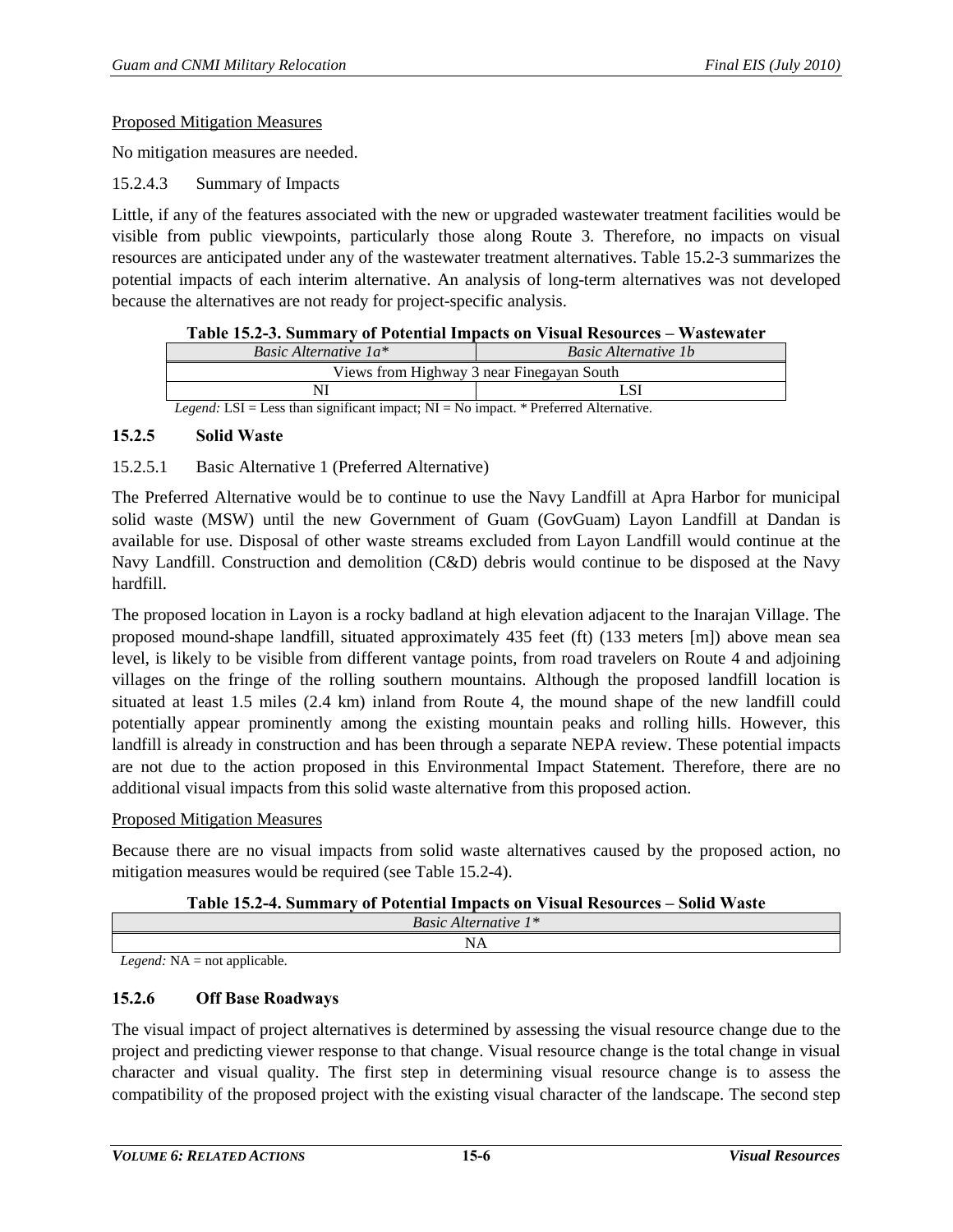is to compare the visual quality of the existing resources with the projected visual quality after the project is constructed. Viewer response to the changes is the sum of viewer exposure and viewer sensitivity to the project, as previously described. The resulting level of visual impact is determined by combining the severity of resource change with the degree to which people are likely to oppose the change.

## Existing Viewer Sensitivity

Viewer response is based on two elements – viewer sensitivity and viewer exposure. These elements combine to form a method of predicting how the public might react to visual changes that result from the roadway improvements.

Viewer sensitivity can be defined as an individual's concern for scenic quality and his/her response to change in the visual environment that creates the view. Local values and goals may place greater significance on certain landscape components or locations that might appear unremarkable to an outside observer. Viewer exposure is typically assessed by considering the number of viewers exposed to the view, the type of viewer activity associated with the view, the duration of their view, the speed at which the viewer moves through the environment, and the position of the viewer.

Given the number of changes to the island anticipated as part of the relocating of forces to Guam, it is likely that there would be a high degree of sensitivity on the part of local residents to changes to the visual environment of the island. In addition, because tourism is such a large part of the economy of the island, the overall visual quality would be an important consideration to tourists and those on the island that cater to them.

## Local Policy and Goals

In anticipation of the upcoming relocation of Marines from Okinawa to Guam and its effects to the island, the GovGuam has begun a process to develop a Draft Land Use Plan for the North and Central portions of the island. The following are some of the goals established in this document:

- Promote sustainable community development through such measures as development of green spaces and greenways; develop transit-oriented development or transit-ready development; provide diverse opportunities for arts, recreation, and entertainment; increase in-fill in developed areas; and develop design standards.
- Promote the long-term health, character, and identity of the village communities by the development of design standards and practices among other activities.
- Provide a park and recreation system that enhances the quality of life for residents and visitors to Guam by identifying key parks, trails, and greenways needed; and consider a master-planning process for specific significant areas, such as the buffer along Marine Corps Drive (Route 1) between the Micronesia Mall and Y Send Song, to create attractive and functional public areas.
- Integrate future development with open space and natural amenities, including public views of significant natural features and water.
- Establish an interconnected multimodal street network that adequately addresses the travel needs of the community, consistent with community vision by, among other policy directions, establishing requirements for streetscape and design standards that reflect the community character and provide balanced multimodal access.
- Contribute to the quality of life on Guam through the planned provision of infrastructure by describing the role of capital facilities in responding to growth, encouraging beneficial growth, contributing to community character, protecting public health, and environmental quality.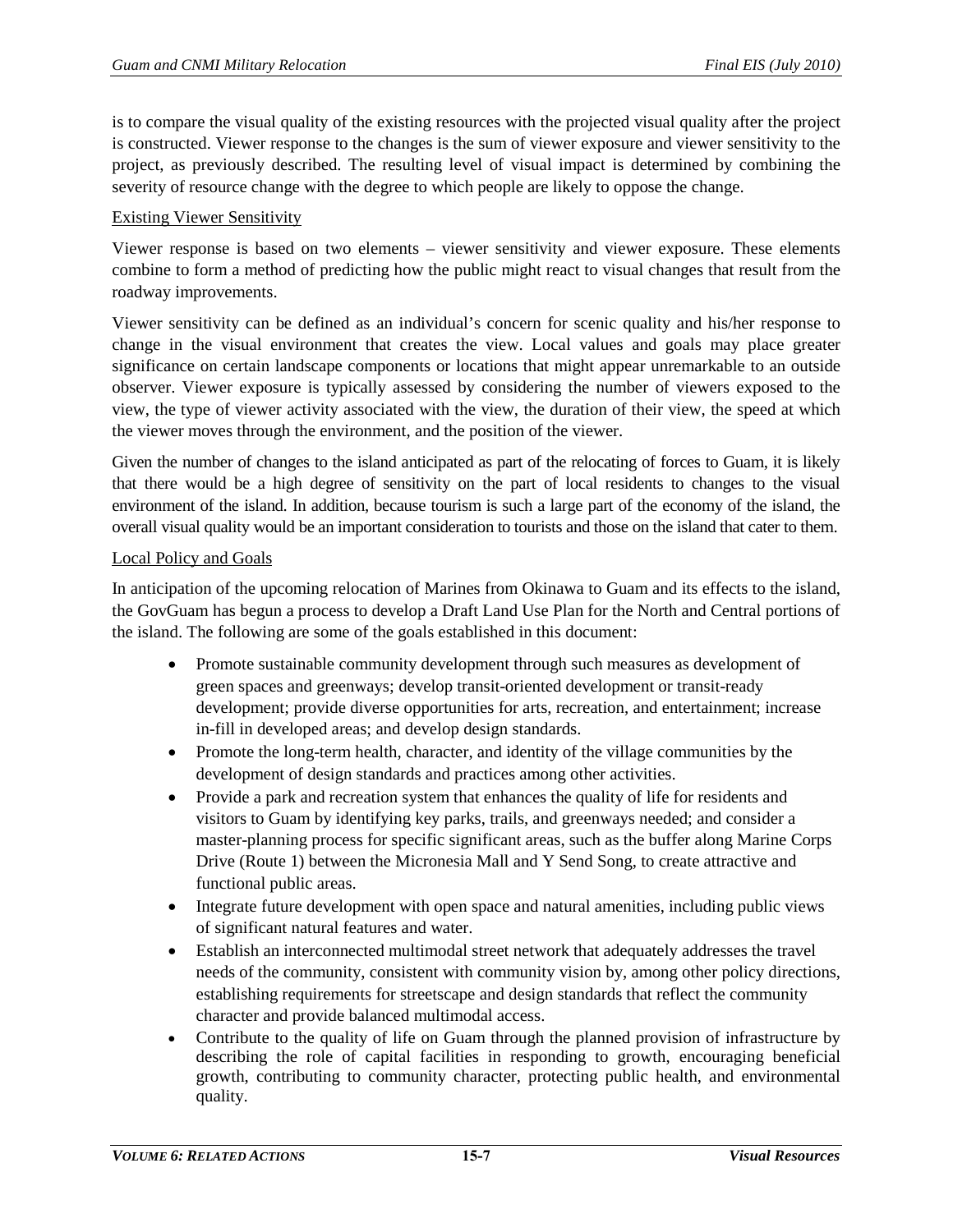The sum of this effort shows a community that is working to develop in ways and with a quality that would enhance the existing visual environment on the island, and specifically for the Guam Road Network (GRN).

## Existing Viewer Groups, Exposure, and Awareness

## *Community Residents*

Residents can be expected to have the highest sensitivity and be the most aware of any groups because they have to live with the projects and are the most familiar with the current visual setting. For the proposed roadway improvements, residents are located adjacent to many of the roads. From these homes, the view to the project area would be direct. It is likely that these residents would be highly sensitive to changes in the visual environment.

#### *Business Owners, Employees, and Customers*

This user group would be associated with the existing business within the area of the new bridge, although except for a church, most businesses are far enough removed to not have a clear view into the project area. These viewers would likely have a high awareness of the project, but the principal concern is likely to be the effect of any construction on business access for employees or customers. It is anticipated that these viewers would have a low level of concern regarding the changes to the visual environment.

#### *Regular Motorists*

Included in this user group are commuters and local residents and workers who frequently travel within the project area. It is likely that these viewers would be aware of any changes to the visual environment because of their repeated exposure. It is anticipated that viewers from the road would be moderately sensitive to the change in the visual environment.

## *Occasional Motorists*

Occasional motorists include tourists and regional residents from outside the immediate area who infrequently travel the area. These viewers generally have a low exposure and awareness of changes to the visual environment.

#### *Tourists*

Tourists, particularly from Japan and Asia, make up a large percentage of the people on the island at any one time. It can generally be assumed that tourists are not familiar with the island. Therefore, tourists are less sensitive to changes in the visual environment; however, they would be very sensitive to the overall visual quality, particularly in areas around the resorts.

#### 15.2.6.1 Alternative 1

The affected environment for visual resources for the proposed roadway improvement projects on Guam is described in Volume 2, Chapter 13, in the Affected Environment section.

Pavement strengthening projects are not anticipated to change the visual environment of the proposed roadway corridors. Because these projects are strictly repaving projects within the existing roadway prism, they should not alter the existing views or visual quality, and the changes should be little noticed. Viewer responses to the changes from repaving of the roadways are likely to be very low. The most noticeable changes would be temporary impacts associated with construction equipment and crews. The existing visual quality of the roadway corridor is anticipated to remain after reconstruction of the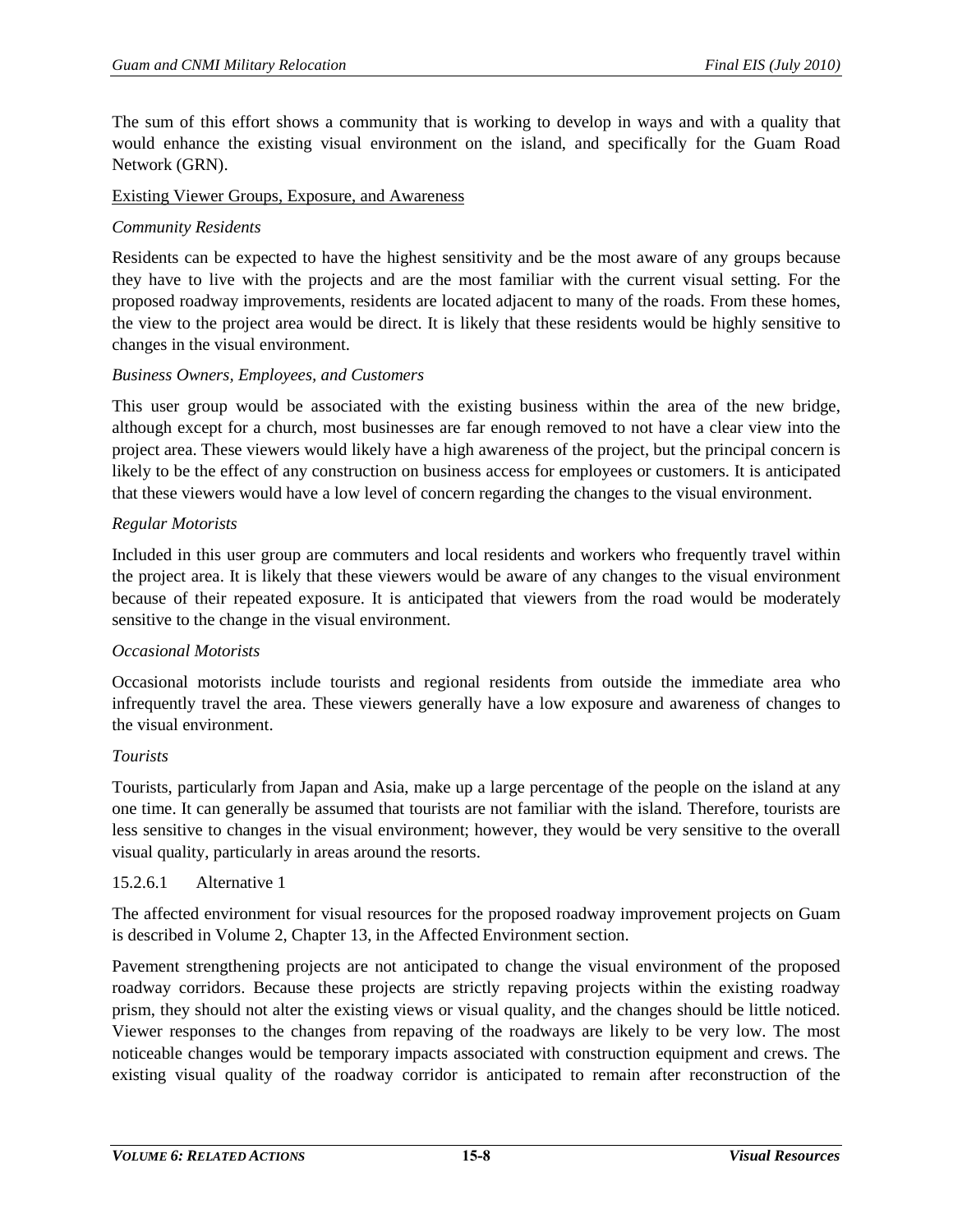pavement. Based on this reason, visual impacts from the proposed pavement strengthening projects are not further analyzed.

In addition to the pavement strengthening projects, the Military Access Points (MAP) are generally not anticipated to alter the existing visual quality of the roadways. In many instances, the proposed improvements are to existing gate locations. These improvements generally include widening approach roadways to facilitate turning movements; but the facility elements, including low buildings, roadways, fencing, and gate arms, would be similar to the existing elements and would not be anticipated to appreciably change the current visual environment. The MAPs are also located some distance from the main island routes, generally between 0.5-mile (0.8-km) to 1.0-mile (1.6-km) off of the main route that also reduces any visual impact to the routes. Based on this reason, visual impacts from the proposed MAP projects are not further analyzed.

# Year 2014 (Peak Construction and Population)

Construction of the proposed projects would occur between 2010 and 2014, with 2014 being the peak year for construction. It is anticipated that the relocation of military personnel would be complete by 2015. With this number of projects being constructed in a 4- to 5-year period, it is anticipated that residents and other viewers on the island would likely notice a rapid increase in urbanization on the island. The widened roadways and intersections, combined with the new roadways, would contribute to this change in visual character for many of the roadway corridors. This would also likely be the peak year for temporary impacts associated with views to equipment, signage, and other elements related to construction of the roadway corridors.

## Year 2030

For the horizon year of 2030, it is anticipated that all of the construction of all corridors is complete, and only routine maintenance is necessary along the roadways. The temporary impacts associated with construction would no longer be an issue. For the visual environment, it can be anticipated that the island would exhibit a more urban character, particularly in the North, Central, and Apra Harbor Regions, where most of the proposed projects are located.

## *North Region*

[Table 15.2-5](#page-9-0) identifies all projects within the North Region and the disposition of each project in terms of this analysis. Following the table is a description of the anticipated impact of each of the projects analyzed within the North Region. This information is also summarized in [Table 15.2-6.](#page-10-0) An analysis of a key view for GRN #57 depicts the anticipated changes to the visual environment.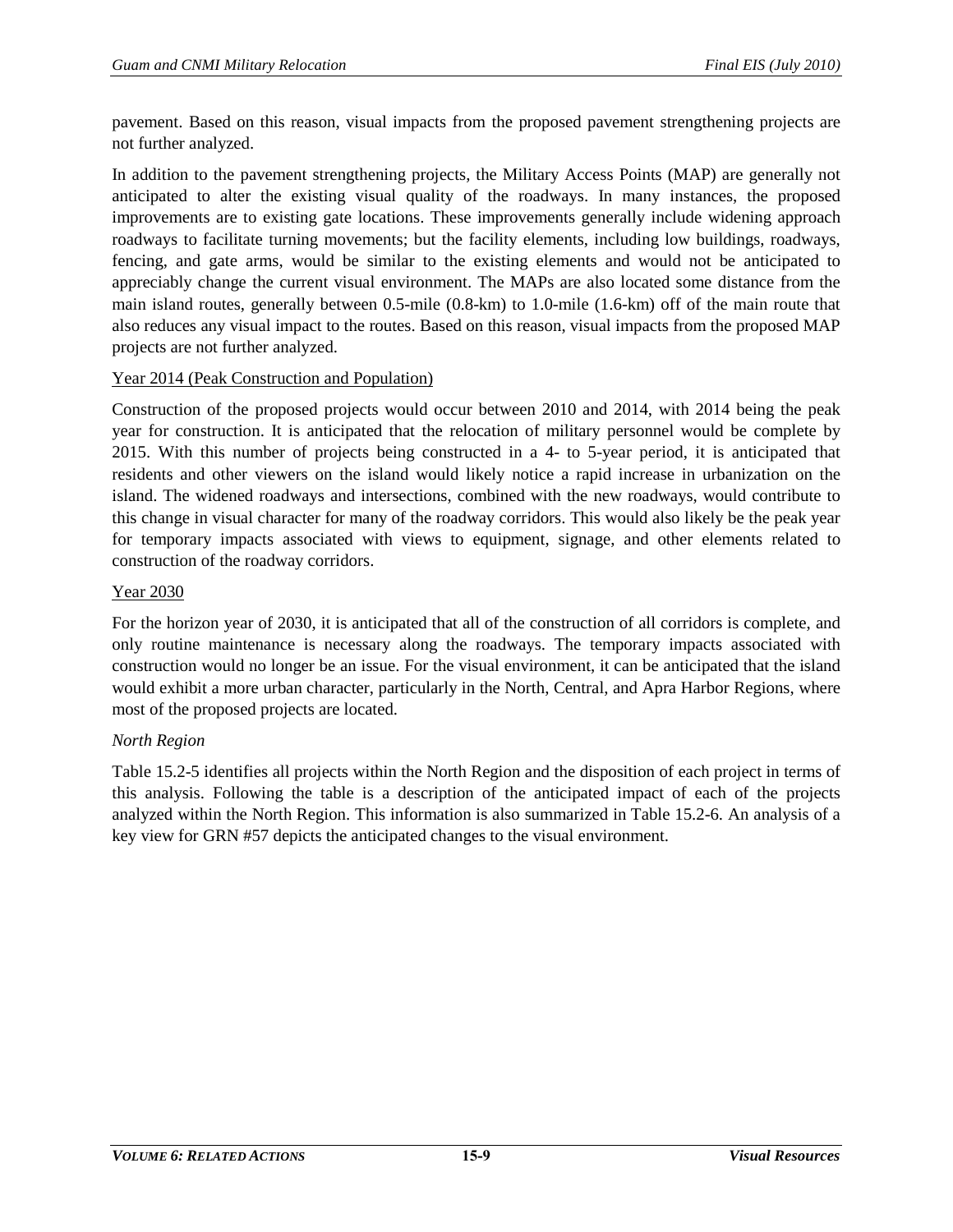<span id="page-9-0"></span>

|            |                    | <b>Alternatives</b> |                | Carried        |   |                                                                                                                                         |                                                                                                                                                                                                                                                                              |
|------------|--------------------|---------------------|----------------|----------------|---|-----------------------------------------------------------------------------------------------------------------------------------------|------------------------------------------------------------------------------------------------------------------------------------------------------------------------------------------------------------------------------------------------------------------------------|
|            |                    |                     |                |                |   | Forward                                                                                                                                 |                                                                                                                                                                                                                                                                              |
| <b>GRN</b> | Route              |                     |                |                |   | for Further                                                                                                                             |                                                                                                                                                                                                                                                                              |
| #          | Number             | 1                   | $\overline{2}$ | $\mathfrak{Z}$ | 8 | Analysis?                                                                                                                               | Reason for Inclusion or Exclusion                                                                                                                                                                                                                                            |
| $\,8$      | 3                  | X                   | $\mathbf{X}$   | X              | X | No                                                                                                                                      | This project does not require widening (only pavement<br>strengthening), and to modify the access to Okkodo High<br>School on the interior portion of the road.                                                                                                              |
| 9          | 3                  | X                   | X              | X              | X | Yes                                                                                                                                     | Pavement strengthening, widen from 2 lanes to 4 lanes,<br>add median and shoulders from NCTS Finegayan to<br>Route 28; add an additional southbound left-turn lane<br>and add northbound right-turn lane to the Route 3/28<br>intersection.                                  |
| 10         | 3                  | X                   | X              | $\mathbf X$    | X | Yes                                                                                                                                     | Pavement strengthening, widen from 2 lanes to 4 lanes,<br>add median and shoulders from NCTS Finegayan to<br>Route 9; eliminate Y-intersection; provide T-intersection<br>with one left-turn and one right-turn lane on Route 3A, a<br>northbound left-turn lane on Route 3. |
| 22         | 9                  | X                   | X              | $\mathbf X$    | X | Yes                                                                                                                                     | Pavement strengthening, widen from 2 lanes to 4 lanes,<br>with median from Route 3 to the Andersen AFB North<br>Gate.                                                                                                                                                        |
| 22A        | 9                  | X                   | $\mathbf{X}$   | X              | X | No                                                                                                                                      | This project does not require widening (only pavement<br>strengthening).                                                                                                                                                                                                     |
| 23         | 1                  | X                   | X              | X              | X | This project does not require widening (only pavement<br>strengthening) of Route 1, from Chalan Lujuna to<br>N <sub>o</sub><br>Route 9. |                                                                                                                                                                                                                                                                              |
| 38         | <b>MAP</b>         |                     | X              | X              |   | Anticipated changes are expected to be minor and would<br>N <sub>o</sub><br>not alter the existing visual environment.                  |                                                                                                                                                                                                                                                                              |
| 38A        | <b>MAP</b>         | X                   |                |                | X | No                                                                                                                                      | Anticipated changes are expected to be minor and would<br>not alter the existing visual environment.                                                                                                                                                                         |
| 39         | <b>MAP</b>         | X                   | X              | X              | X | No                                                                                                                                      | Anticipated changes are expected to be minor and would<br>not alter the existing visual environment.                                                                                                                                                                         |
| 39A        | <b>MAP</b>         |                     | X              | X              |   | No                                                                                                                                      | Anticipated changes are expected to be minor and would<br>not alter the existing visual environment.                                                                                                                                                                         |
| 41         | <b>MAP</b>         |                     | X              |                |   | No                                                                                                                                      | Anticipated changes are expected to be minor and would<br>not alter the existing visual environment.                                                                                                                                                                         |
| 41A        | <b>MAP</b>         | X                   |                |                | X | No                                                                                                                                      | Anticipated changes are expected to be minor and would<br>not alter the existing visual environment.                                                                                                                                                                         |
| 42         | <b>MAP</b>         | X                   | X              | X.             | X | No                                                                                                                                      | Anticipated changes are expected to be minor and would<br>not alter the existing visual environment.                                                                                                                                                                         |
| 57         | 28                 | X                   | X              | X              | X | Yes                                                                                                                                     | Pavement strengthening, widen from 2 to 3 lanes<br>between Route 1 and Route 3. Provide northbound left-<br>turn, through, through/right-turn, southbound left-turn,<br>through, and through/right-turn, eastbound left-turn,<br>through, and right-turn lane.               |
| 117        | 15                 | X                   | X              | X              | X | Yes                                                                                                                                     | Route 15/29 Intersection - signalize, additional<br>northbound, southbound left-turn lanes, southbound<br>right-turn lane.                                                                                                                                                   |
| 124        | <b>New</b><br>Road | X                   | X              |                | X | Yes                                                                                                                                     | The Finegayan Connector road would be a new roadway<br>where only dirt roads and forested land currently exist.                                                                                                                                                              |

| Table 15.2-5. Guam Roads Network Projects Considered for Analysis, North Region |  |  |
|---------------------------------------------------------------------------------|--|--|
|---------------------------------------------------------------------------------|--|--|

*Legend:* AFB = Air Force Base; GRN = Guam Road Network; MAP = Military Access Point; NCTS = Naval Computer and Telecommunications Station.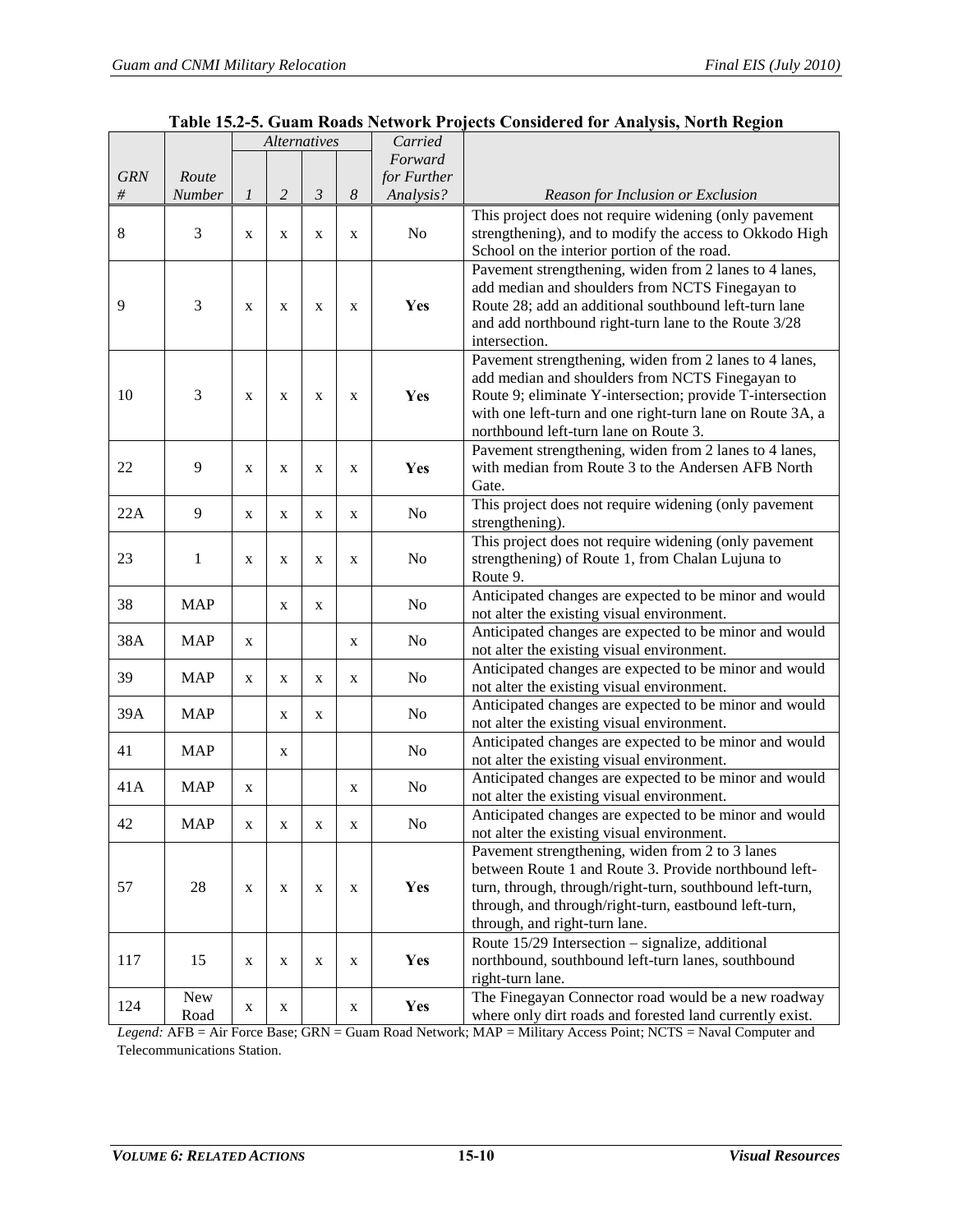<span id="page-10-0"></span>

|            |               |                              |                    | FHWA Visual Assessment Criteria |                    | Existing vs.       |                       |
|------------|---------------|------------------------------|--------------------|---------------------------------|--------------------|--------------------|-----------------------|
|            |               |                              |                    |                                 |                    | Overall Visual     | Proposed              |
| <b>GRN</b> | Route         |                              |                    |                                 |                    | Quality            | Visual                |
| #          | <b>Number</b> | <b>Segment Limits</b>        | Vividness          | Intactness                      | Unity              | $(V + I + U/3)$    | Quality               |
|            |               | <b>NCTS</b>                  | Moderate           | Moderate                        | Moderate           | Moderate           | Existing              |
| 9          | 3             | Finegayan to<br>Route 28     | Moderate           | Moderate                        | Moderate           | Moderate           | Post-<br>Construction |
|            |               | <b>NCTS</b>                  | Moderate           | Moderate                        | Moderate           | Moderate           | Existing              |
| 10         | 3             | Finegayan to<br>Route 9      | Moderate           | Moderate                        | Moderate           | Moderate           | Post-<br>Construction |
|            |               | Route 3 to                   | Moderate           | Moderate                        | Moderate           | Moderate           | Existing              |
| 22         | 9             | Andersen AFB<br>(North Gate) | Moderate           | Moderate                        | Moderate           | Moderate           | Post-<br>Construction |
|            |               | Route 1 to                   | Moderately<br>High | Moderate                        | Moderate           | Moderately<br>High | Existing              |
| 57<br>28   |               | Route 3                      | Moderate           | Moderate                        | Moderate           | Moderate           | Post-<br>Construction |
|            |               | Route 15/29                  | Moderate           | Moderate                        | Moderately<br>Low  | Moderate           | Existing              |
| 15<br>117  |               | Intersection                 | Moderate           | Moderate                        | Moderately<br>Low  | Moderate           | Post-<br>Construction |
| 124        | <b>New</b>    | Finegayan                    | Moderately<br>High | Moderate                        | Moderately<br>High | Moderately<br>High | Existing              |
|            |               | Connection                   | Moderate           | Moderate                        | Moderately<br>High | Moderate           | Post-<br>Construction |

**Table 15.2-6. General Visual Quality per Road Corridor/Project Area, North Region**

*Legend:* AFB = Air Force Base; GRN = Guam Road Network; NCTS = Naval Computer and Telecommunications Station.

# GRN #9, Route 3 from NCTS Finegayan to Route 28

This project would widen the existing Route 3 from two to four lanes and add a median. In addition, the intersection with Route 28 would include a new left-turn lane. Most of the traffic that would use this roadway is traveling to and from Andersen AFB. Currently, there is little residential space in the area not associated with the military base, which would tend to limit the viewers exposed to the changes and would equate to a lower sensitivity to the proposed changes.

It is anticipated that the project would increase the appearance of pavement in the views along the roadway. The shoulders are still anticipated to be mown grass, and curb and gutter would not be included in the pavement section, as it would be in a more urban setting. It is anticipated that the overall visual quality would remain at moderate, with moderate vividness, intactness, and unity.

# GRN #10, Route 3 from NCTS Finegayan to Route 9

This project is a continuation of the widening of Route 3, as described in GRN #9, and the impacts are anticipated to be similar. As with the previous section, the overall visual quality is expected to remain moderate, with moderate vividness, intactness, and unity.

# GRN #22, Route 9 from Route 3 to the Andersen AFB North Gate

This project would widen the existing two-lane road to four lanes. The changes would increase the urban appearance of the roadway in the rural-appearing area. There are a few residences that face the roadway in some sections of the road. These viewers could be expected to be more sensitive of the changes to the roadway appearance; however, the average roadway traveler is expected to have a low sensitivity. The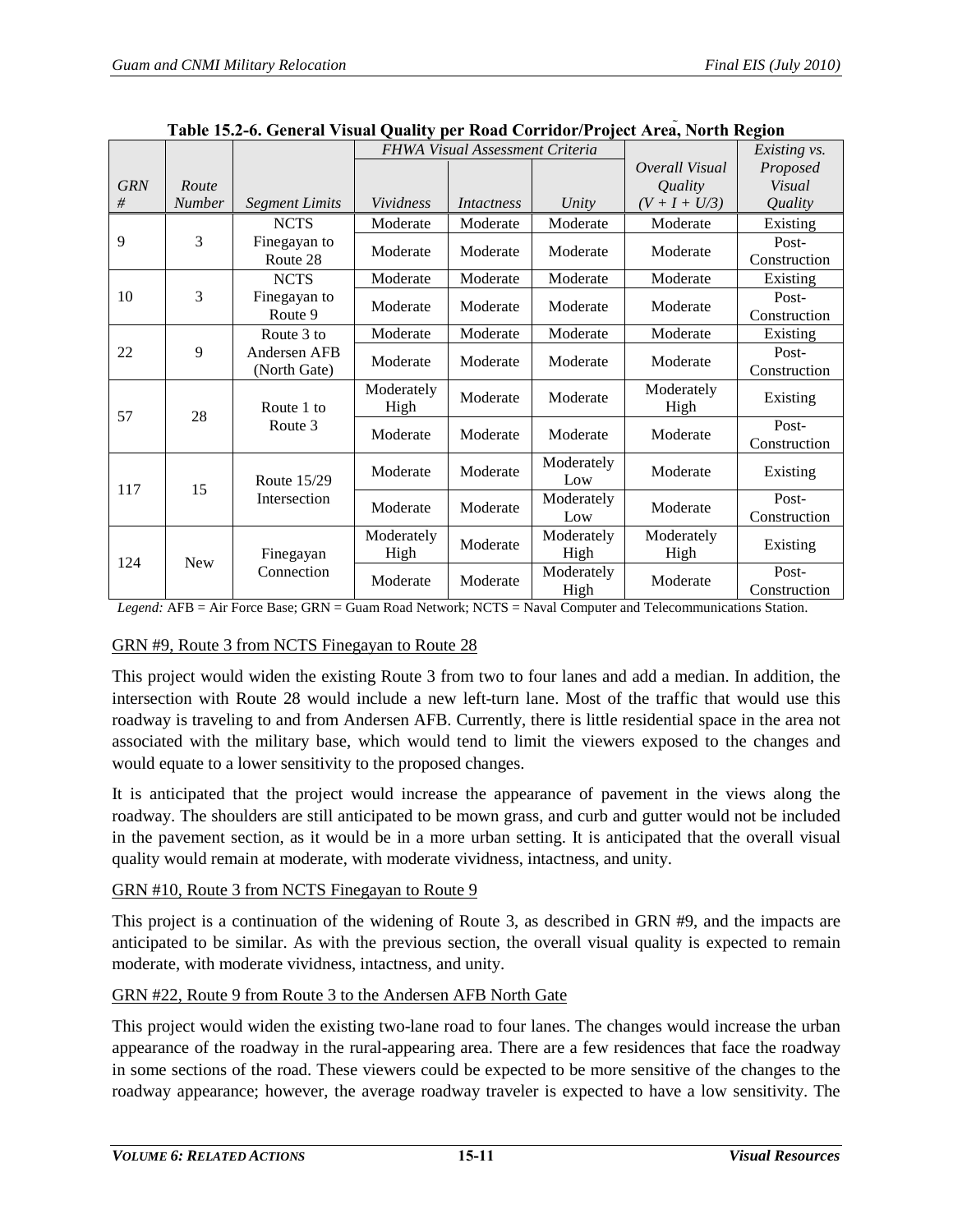overall visual quality of the corridor would be maintained at moderate, with moderate vividness, intactness, and unity.

#### GRN #57, Route 28 from Route 1 to Route 3

This project would add a center turn lane to the roadway. In the southern residential sections, it is anticipated that viewer sensitivity would be high. To the north, where there are fewer viewers, this sensitivity could be expected to diminish to some extent. The project is anticipated to lower the existing overall visual quality to moderate, with moderate vividness, moderate intactness, and moderate unity.

#### GRN #117, Route 15/29 Intersection

This project would increase the overall size of the intersection by adding new left-turn lanes to Route 15, plus a southbound right-turn lane. Given the existing rural character of the intersection, the widening would cause the intersection to have a bigger presence in the landscape; however, the overall effect of the additional pavement is likely to be small to most viewers, thereby maintaining the overall visual quality of the area at moderate, with moderate vividness, moderate intactness, and moderately low unity.

#### GRN #124, Finegayan Connection

This new roadway would be located in an area that is partially disturbed by dirt roads, including Tanguisson Road, among other less formal dirt roads in the area. Because this area is not regularly traveled, viewer sensitivity is expected to be low. The new roadway would add paving and vehicular traffic where there is none, but there are no residences or other "receptors" that might have a view out to the new corridor.

It is anticipated that the new Finegayan Connection would be expected to lower the visual quality of the area slightly to moderate, with moderate vividness, moderate intactness, and moderate unity from its existing moderately high rating.

#### Key Viewpoint 1: GRN #57, Route 28 Roadway Widening

Because it is not possible to analyze every view within the project area, it is necessary to select a key viewpoint that typifies the visual effects of the project. The key view represents the specific locations for an individual project, with a view from one of the affected viewer groups that might potentially be affected by the project. A photo simulation of the proposed Route 28 realignment can be seen in [Figure 15.2-1.](#page-12-0)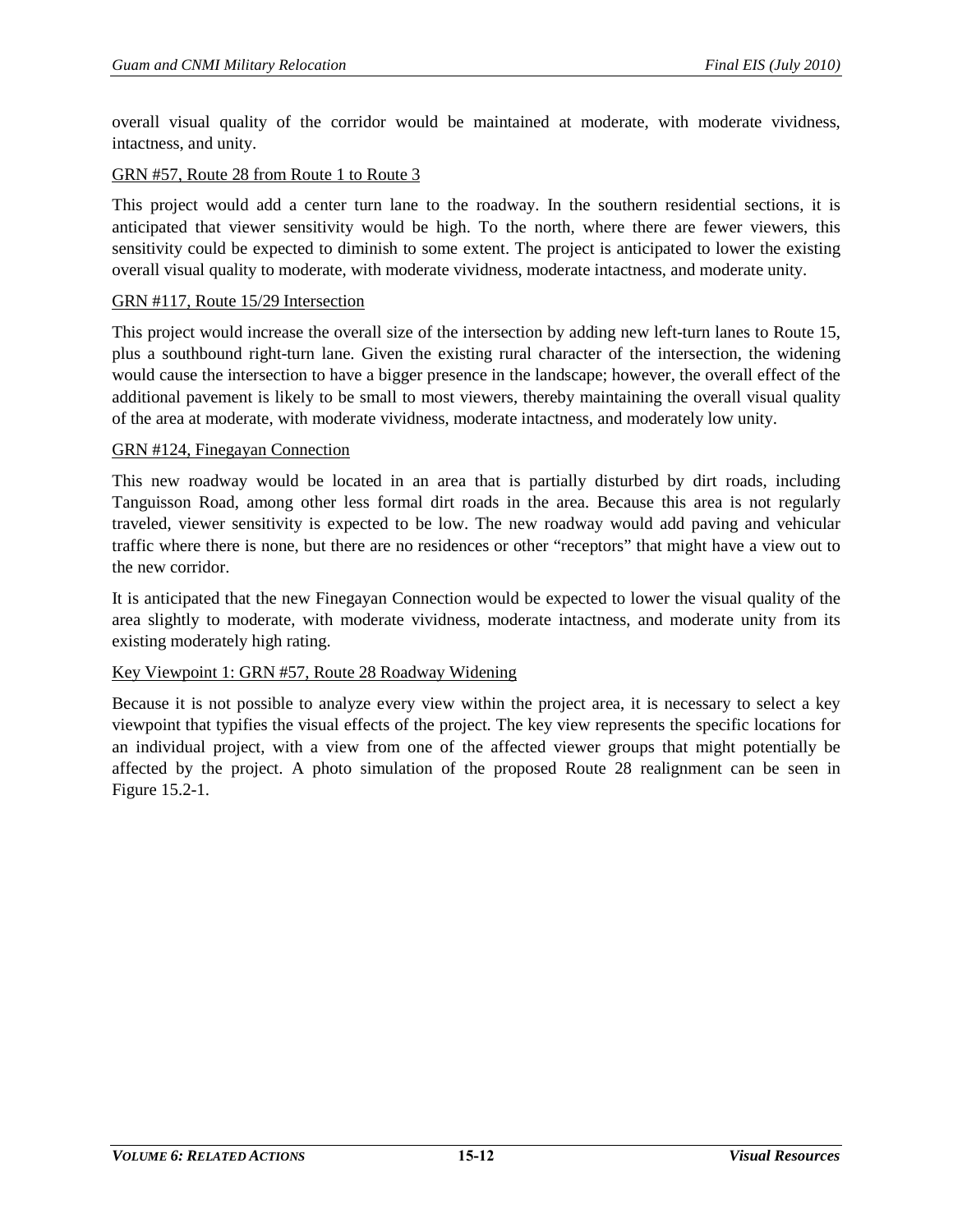

<span id="page-12-0"></span>

**Figure 15.2-1. Key Viewpoint 1. GRN #57, Route 28 Widening**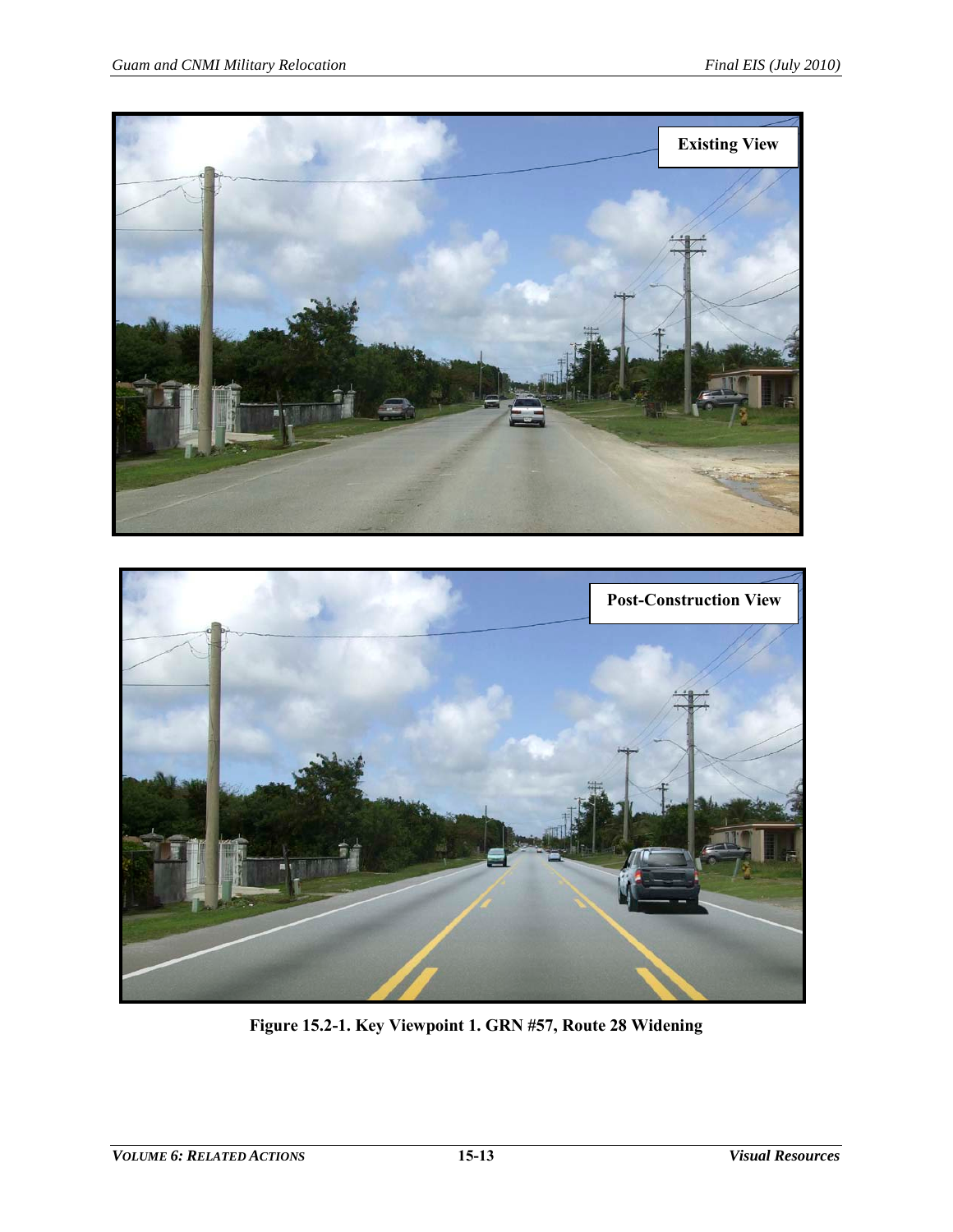Orientation: The photograph is taken looking north along Route 28. The photograph is taken just north of the Route 28/1 intersection. This view was selected to show the anticipated impacts on a residential area of the proposed roadway widening.

- Existing Visual Character/Quality: The existing visual character of the roadway is that of a residential street. The power lines are considered a visual encroaching element, while the lack of curb and gutter creates a more rural appearance to the residences. The general visual quality of the view is moderate, with moderate vividness, moderately low intactness, and moderate unity.
- Proposed Project Features: The project would add a center turn lane to the existing two-lane roadway, widening the road cross section. There would still be no curb and gutter along the roadway, helping to maintain the "rural" nature of the corridor.
- Changes to Visual Character/Quality: It is anticipated that the existing moderate visual quality would be maintained with the addition of the center turn lane.
- Anticipated Viewer Response: It is anticipated that the primary viewers would be the residents along the roadway and residents traveling along the road. Secondary viewers would be those on the roadway not associated with the area. The residents would be expected to have a moderately high to high sensitivity to the changes in the area, given their familiarity with the existing roadway.
- Resulting Visual Impact: The anticipated resulting visual impact would not substantially alter the existing views.

#### *Summary*

Within the North Region, GRN #s 9, 10, 22, 57, 117, and 124 have been identified as having a potential to affect the visual quality of the island, specific to their project areas. In general, the roadways and intersections widened by the GRN projects would have an increased urban character to the views of the roadways. Those traveling on the roadway would likely find the wider pavement sections very noticeable. Pedestrians and those living or working adjacent to the roadway or intersection would likely find the changes very noticeable as well; however, it is not anticipated that these viewers would be highly sensitive to the individual changes, given the cumulative nature of the roadway visual quality changes.

Of the projects in the North Region, it is anticipated that GRN #57 (Route 28 widening), and GRN #124 (new Finegayan Connection), would cause a slight decrease in the existing visual quality of the corridors. In the case of Route 28, viewer sensitivity is expected to be high, given the residential character of portions of the roadway. The Finegayan Connection does not have the viewer sensitivity of Route 28; however, because the roadway would be located through an area of unpaved roads, it would add an urban element where none currently exists.

Indirect impacts of the projects, particularly the roadway and intersection widening projects, would be an increase in the urban character of the North Region of the island from its current, generally rural appearance.

A cumulative impact is defined as the impact on the environment that results from the incremental impact of the action when added to other past, present, and reasonably foreseeable future actions, regardless of which agency or person undertakes such actions. Cumulative impacts can result from individually minor, but collectively significant, actions taking place over a period of time. The cumulative nature of all of the proposed projects associated with Alternative 1 across the island is to change the overall visual character to a more urban view.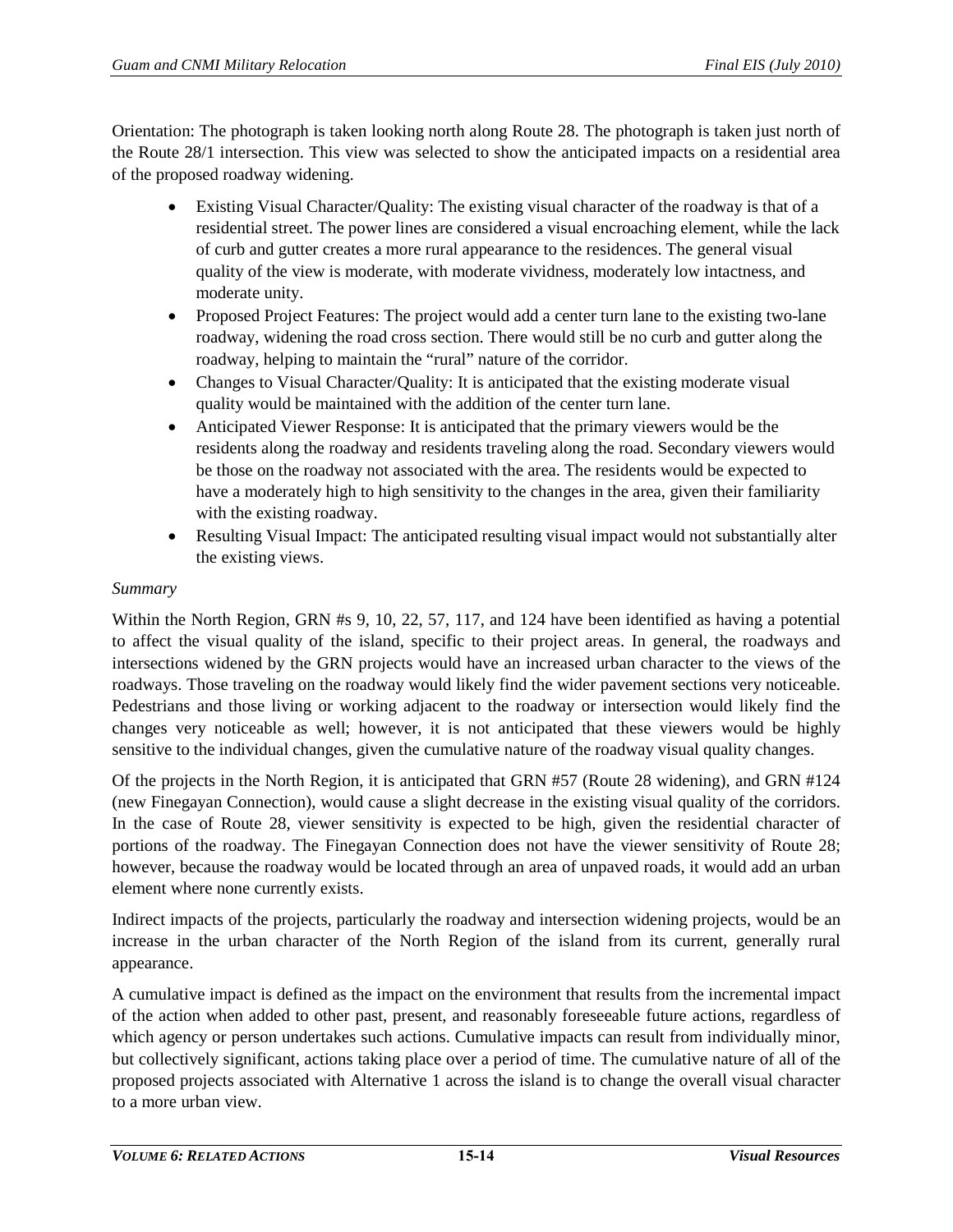# Central Region

[Table 15.2-7](#page-14-0) identifies all of the projects within the Central Region and indicates the disposition of each project in terms of this analysis. Following the table is a description of the anticipated impact of each of the projects analyzed within the Central Region; this information is also summarized [Table 15.2-8.](#page-16-0) An analysis of a key view for GRN #36 depicts the anticipated changes to the visual environment.

<span id="page-14-0"></span>

|                |               | <b>Alternatives</b> |                | Carried<br>Forward for |              |                |                                                                          |
|----------------|---------------|---------------------|----------------|------------------------|--------------|----------------|--------------------------------------------------------------------------|
|                | Route         |                     |                | Further                |              |                |                                                                          |
| GRN#           | <b>Number</b> | $\mathfrak{1}$      | $\overline{c}$ | $\mathfrak{Z}$         | 8            | Analysis?      | Reason for Inclusion or Exclusion                                        |
|                | Route         |                     |                |                        |              |                | Project widens the existing Route 1/8 intersection by                    |
| $\,1$          | 1/            | X                   | $\mathbf{x}$   | X                      | X            | Yes            | providing 2 left-turn lanes and 2 right-turn lanes for                   |
|                | Route 8       |                     |                |                        |              |                | northbound Route 8 approaching Route 1.                                  |
|                |               |                     |                |                        |              |                | Project would widen the existing Route 1/3                               |
|                | Route         |                     |                |                        |              |                | intersection by providing a southbound left-turn lane,                   |
| $\sqrt{2}$     | 1/            | $\mathbf{x}$        | $\mathbf x$    | $\mathbf X$            | $\mathbf{x}$ | Yes            | a combined left-/right-turn lane, and free right-turn                    |
|                | Route 3       |                     |                |                        |              |                | lane with acceleration lane. Also includes east-to-                      |
|                |               |                     |                |                        |              |                | north double left-turn lane.                                             |
| 3              |               |                     |                |                        |              |                | Replacement of an existing bridge over the Agana                         |
|                | $\mathbf{1}$  | X                   | $\mathbf X$    | $\mathbf X$            | X            | Yes            | River.                                                                   |
| 6              | $\mathbf{1}$  | X                   | X              | X                      | X            | No             | This project does not require widening (only                             |
|                |               |                     |                |                        |              |                | pavement strengthening).                                                 |
| $\overline{7}$ | $\mathbf{1}$  | X                   | X              | X                      | X            | No             | This project does not require widening (only                             |
|                |               |                     |                |                        |              |                | pavement strengthening).                                                 |
|                | Chalan        |                     |                |                        |              |                | This project includes pavement strengthening                             |
| 11             | Lujuna        | X                   | X              | $\mathbf X$            | $\mathbf X$  | Yes            | (2 lanes) from Route 1 to Route 15; add turning lane                     |
|                |               |                     |                |                        |              |                | and intersection improvements for trucks.                                |
| 12             | 15            | X                   | X              | X                      | X            | No             | This project does not require widening (only                             |
|                |               |                     |                |                        |              |                | pavement strengthening).                                                 |
| 13             | $\mathbf{1}$  | X                   | X              | $\mathbf x$            | X            | No             | This project does not require widening (only                             |
|                |               |                     |                |                        |              |                | pavement strengthening).                                                 |
| 14             | $\mathbf{1}$  | X                   | X              | X                      | X            | No             | This project does not require widening (only                             |
|                |               |                     |                |                        |              |                | pavement strengthening).                                                 |
| 15             | $\mathbf{1}$  | X                   | $\mathbf X$    | $\mathbf X$            | X            | N <sub>o</sub> | This project does not require widening (only                             |
|                |               |                     |                |                        |              |                | pavement strengthening).                                                 |
|                |               |                     |                |                        |              |                | Project includes pavement strengthening, widening                        |
| 16             | 8             | X                   | $\mathbf X$    | $\mathbf X$            | $\mathbf X$  | Yes            | from 4/6 lanes to 6 lanes, with median from Tiyan                        |
|                |               |                     |                |                        |              |                | Parkway/Route 33 (east) to Route 1.                                      |
| 17             | 8             | X                   | X              | X                      | X            | N <sub>0</sub> | This project does not require widening (only<br>pavement strengthening). |
|                |               |                     |                |                        |              |                | This project does not require widening (only                             |
| 18             | 16            | X                   | X              | $\mathbf X$            | X            | N <sub>o</sub> | pavement strengthening).                                                 |
|                |               |                     |                |                        |              |                | Pavement strengthening, widening from 4 to 6 lanes,                      |
| 19             | 16            | $\mathbf X$         | $\mathbf X$    | $\mathbf X$            | X            | Yes            | with median from Route 10A to Sabana Barrigada                           |
|                |               |                     |                |                        |              |                | Drive.                                                                   |
|                |               |                     |                |                        |              |                | This project does not require widening (only                             |
| 20             | 16            | X                   | X              |                        | X            | N <sub>o</sub> | pavement strengthening).                                                 |
|                |               |                     |                |                        |              |                | This project does not require widening (only                             |
| 21             | 27            | X                   | X              | X                      | X            | N <sub>o</sub> | pavement strengthening).                                                 |

**Table 15.2-7. Guam Road Network Projects Considered for Analysis, Central Region**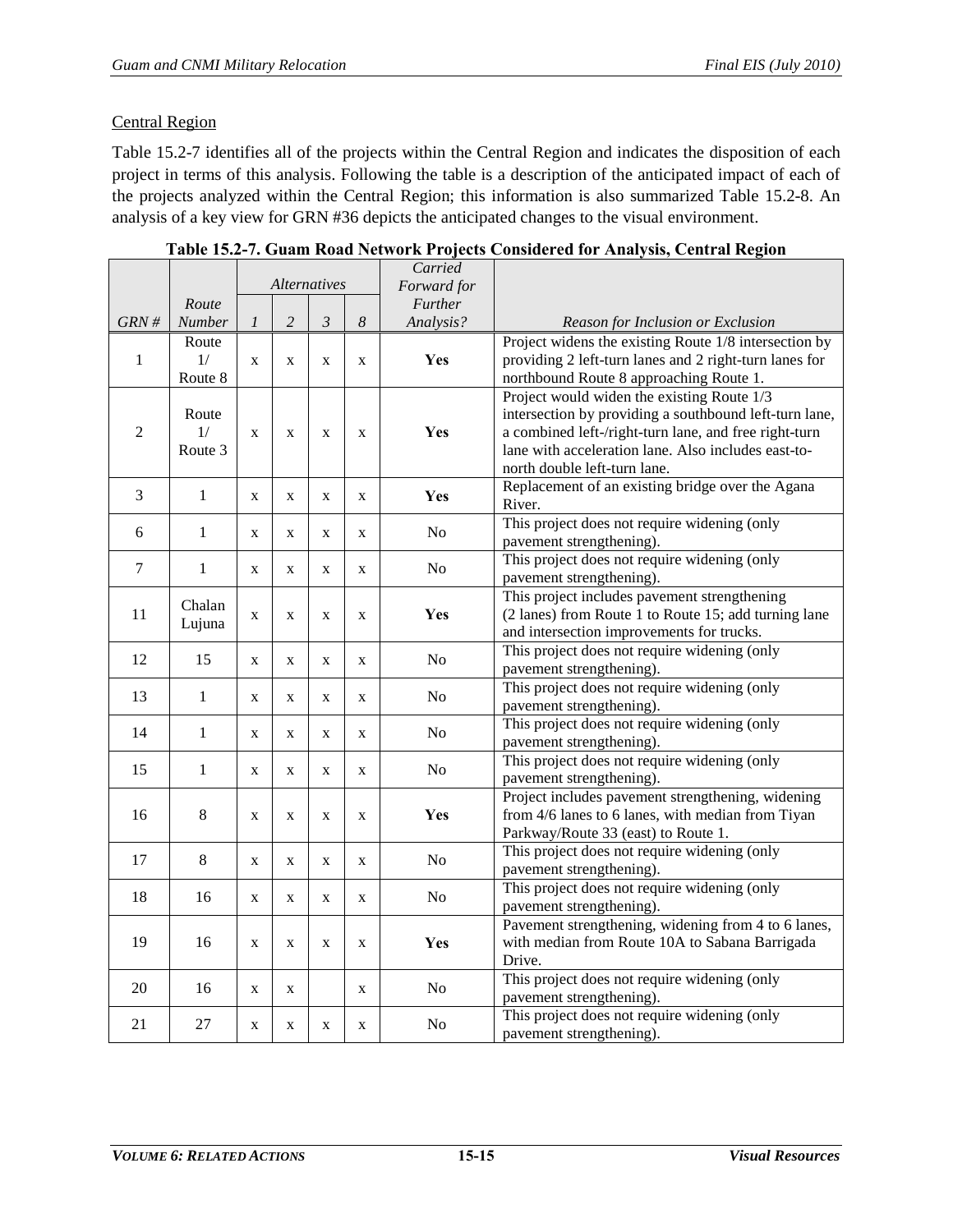|      |              |             | <b>Alternatives</b> |                |                  | Carried<br>Forward for |                                                                                                                                                                                                                                                                                                                                                                          |
|------|--------------|-------------|---------------------|----------------|------------------|------------------------|--------------------------------------------------------------------------------------------------------------------------------------------------------------------------------------------------------------------------------------------------------------------------------------------------------------------------------------------------------------------------|
|      | Route        |             |                     |                |                  | Further                |                                                                                                                                                                                                                                                                                                                                                                          |
| GRN# | Number       | 1           | $\overline{c}$      | $\mathfrak{Z}$ | $\boldsymbol{8}$ | Analysis?              | Reason for Inclusion or Exclusion                                                                                                                                                                                                                                                                                                                                        |
| 28   | 26           | X           | X                   | $\mathbf X$    | X                | Yes                    | Pavement strengthening, widen from 2 lanes to 4<br>lanes from Route 1 to Route 15. Provide northbound<br>left-turn, through, through/right, southbound left-<br>turn, 2 through lanes, and right-turn, eastbound left-<br>turn, left-through, and right-turn lane. Southbound<br>right-turn should have raised island and free right to<br>westbound Route 25 curb lane. |
| 29   | 25           | X           | X                   | $\mathbf X$    | X                | Yes                    | Pavement strengthening and widen from 2 lanes to<br>4 lanes from Route 16 to Route 26.                                                                                                                                                                                                                                                                                   |
| 30   | 10           | X           | X                   | $\mathbf X$    | X                | No                     | This project does not require widening (only<br>pavement strengthening).                                                                                                                                                                                                                                                                                                 |
| 31   | <b>8A</b>    | X           | X                   |                | X                | No                     | This project does not require widening (only<br>pavement strengthening).                                                                                                                                                                                                                                                                                                 |
| 32   | 15           | X           | X                   | $\mathbf X$    | X                | No                     | This project does not require widening (only<br>pavement strengthening).                                                                                                                                                                                                                                                                                                 |
| 33   | 1            | X           | X                   | $\mathbf X$    | X                | No                     | This project does not require widening (only<br>pavement strengthening).                                                                                                                                                                                                                                                                                                 |
| 35   | $\mathbf{1}$ | $\mathbf X$ | X                   | $\mathbf X$    | X                | Yes                    | Replacement of the existing bridge over the Fonte<br>River.                                                                                                                                                                                                                                                                                                              |
| 35   | $\mathbf{1}$ | X           | X                   | $\mathbf X$    | X                | Yes                    | Replacement of the existing bridge (culvert) No. 1<br>over the Asan River.                                                                                                                                                                                                                                                                                               |
| 35   | $\mathbf{1}$ | X           | X                   | X              | X                | No                     | Replacement of the existing bridge (culvert) No. 2<br>over the Asan River tributary.                                                                                                                                                                                                                                                                                     |
| 36   | 15           | X           | X                   | X              | X                | Yes                    | This project would require a new road alignment<br>through forested areas.                                                                                                                                                                                                                                                                                               |
| 44   | <b>MAP</b>   | X           | X                   | $\mathbf X$    | X                | No                     | Anticipated changes are expected to be minor and<br>would not alter the existing visual environment.                                                                                                                                                                                                                                                                     |
| 46   | <b>MAP</b>   | X           | X                   | X              | X                | No                     | Anticipated changes are expected to be minor and<br>would not alter the existing visual environment.                                                                                                                                                                                                                                                                     |
| 47   | <b>MAP</b>   |             |                     | X              |                  | No                     | Anticipated changes are expected to be minor and<br>would not alter the existing visual environment.                                                                                                                                                                                                                                                                     |
| 48   | <b>MAP</b>   |             |                     | X              |                  | No                     | Anticipated changes are expected to be minor and<br>would not alter the existing visual environment.                                                                                                                                                                                                                                                                     |
| 49   | <b>MAP</b>   |             |                     | X              |                  | No                     | Anticipated changes are expected to be minor and<br>would not alter the existing visual environment.                                                                                                                                                                                                                                                                     |
| 49A  | <b>MAP</b>   |             |                     | X              | $\mathbf X$      | No                     | MAP 13A, new access across from Chada Street.                                                                                                                                                                                                                                                                                                                            |
| 63   | 16           |             |                     | X              |                  | Yes                    | Pavement strengthening, widening from 4 to 6 lanes,<br>with median from Route 10A to Sabana Barrigada<br>Drive.                                                                                                                                                                                                                                                          |
| 74   | <b>8A</b>    |             |                     | X              |                  | Yes                    | Widen to provide median and shoulders along<br>roadway.                                                                                                                                                                                                                                                                                                                  |
| 113  | 7            | X           | X                   | X              | X                | No                     | Signing, striping, and minor intersection construction<br>to establish 2-lane circulation around "Y"<br>intersection.                                                                                                                                                                                                                                                    |

*Legend:* GRN = Guam Road Network; MAP = Military Access Point.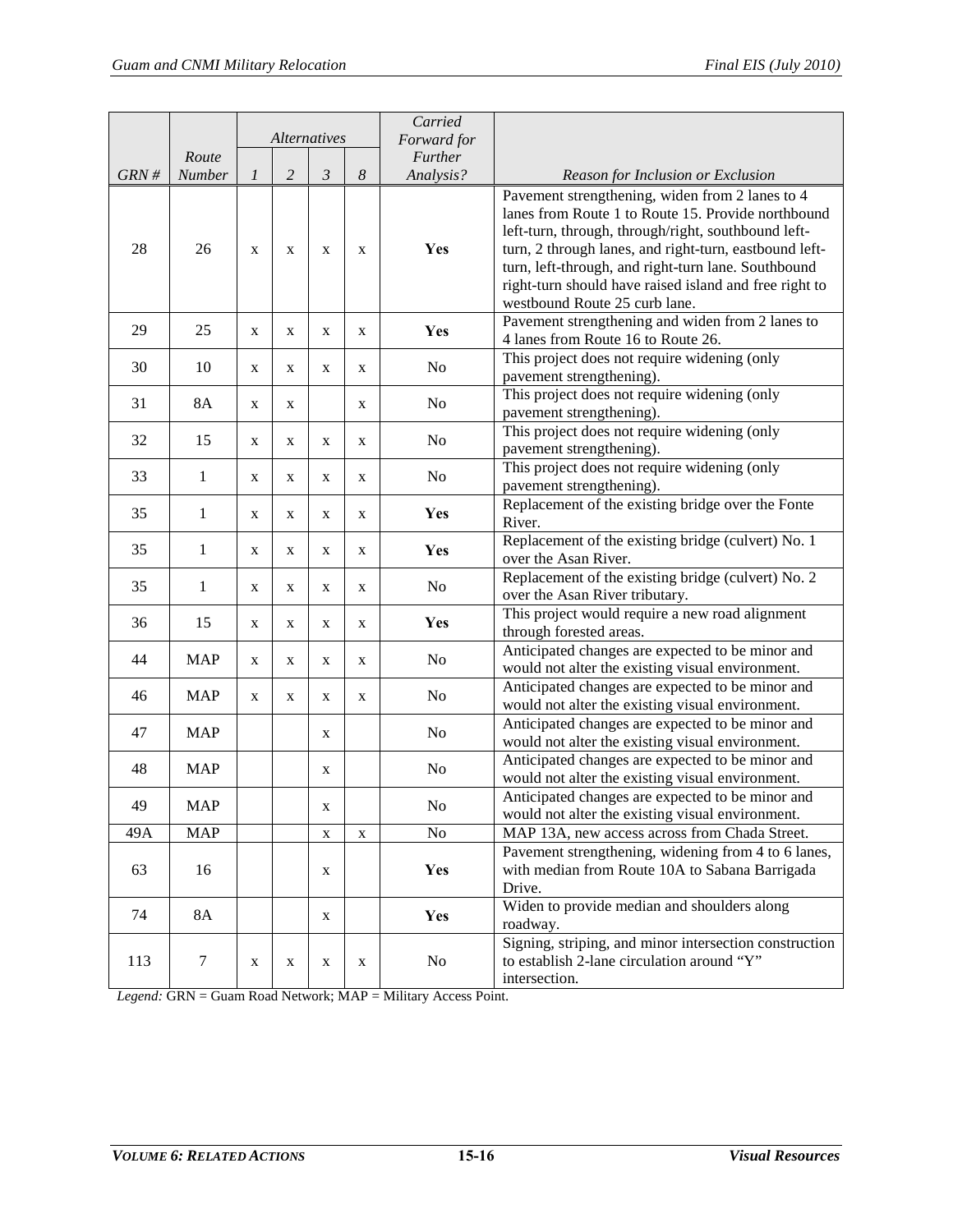<span id="page-16-0"></span>

|      |                 |                               | FHWA Visual Assessment Criteria |                    |                    |                    | Existing vs.          |
|------|-----------------|-------------------------------|---------------------------------|--------------------|--------------------|--------------------|-----------------------|
|      |                 |                               |                                 |                    |                    | Overall            | Proposed              |
| GRN# | Route<br>Number |                               | Vividness                       |                    | Unity              | Visual Quality     | Visual<br>Quality     |
|      |                 | <b>Segment Limits</b>         |                                 | Intactness         | Moderately         | $(V + I + U/3)$    |                       |
| 1    | 1               | Route $1/8$                   | Moderate                        | Moderate           | Low                | Moderate           | Existing              |
|      |                 | Intersection                  | Moderate                        | Moderate           | Moderately<br>Low  | Moderate           | Post-<br>Construction |
| 2    | 1               | Route $1/3$                   | Moderately<br>High              | Moderately<br>High | Moderate           | Moderately<br>High | Existing              |
|      |                 | Intersection                  | Moderately<br>High              | Moderately<br>High | Moderate           | Moderately<br>High | Post-<br>Construction |
|      |                 | Agana Bridge                  | Moderate                        | Moderate           | Moderate           | Moderate           | Existing              |
| 3    | 1               | Replacement                   | Moderate                        | Moderate           | Moderate           | Moderate           | Post-<br>Construction |
| 11   | Chalan          | Route 1 to                    | Moderately<br>High              | Moderately<br>High | Moderate           | Moderately<br>High | Existing              |
|      | Lujuna          | Route 15                      | Moderately<br>High              | Moderately<br>High | Moderate           | Moderately<br>High | Post-<br>Construction |
|      |                 | Tiyan Parkway/                | Moderate                        | Moderate           | Moderate           | Moderate           | Existing              |
| 16   | 8               | Route 33 (east)<br>to Route 1 | Moderate                        | Moderate           | Moderate           | Moderate           | Post-<br>Construction |
|      |                 | Route 10A to                  | Moderate                        | Moderate           | Moderate           | Moderate           | Existing              |
| 19   | 16              | Sabana<br>Barrigada Drive     | Moderate                        | Moderate           | Moderately<br>Low  | Moderate           | Post-<br>Construction |
| 28   | 26              | Route 3 to<br>Andersen AFB    | Moderately<br>High              | Moderately<br>High | Moderately<br>High | Moderately<br>High | Existing              |
|      |                 | (North Gate)                  | Moderate                        | Moderate           | Moderate           | Moderate           | Post-<br>Construction |
| 29   | 25              | Route 1 to                    | Moderately<br>High              | Moderately<br>High | Moderately<br>High | Moderately<br>High | Existing              |
|      |                 | Route 3                       | Moderate                        | Moderate           | Moderate           | Moderate           | Post-<br>Construction |
| 35   | 1               | Fonte Bridge                  | Moderately<br>High              | Moderate           | Moderate           | Moderate           | Existing              |
|      |                 | Replacement                   | Moderate                        | Moderate           | Moderate           | Moderate           | Post-<br>Construction |
| 35   | $\mathbf{1}$    | Asan Bridge<br>No. 1 Culvert  | Moderately<br>High              | Moderate           | Moderate           | Moderate           | Existing              |
|      |                 | Replacement                   | Moderate                        | Moderate           | Moderate           | Moderate           | Post-<br>Construction |
| 36   | 15              | Route 15                      | Moderate                        | Moderately<br>High | Moderately<br>High | Moderately<br>High | Existing              |
|      |                 | Realignment                   | Moderate                        | Moderate           | Moderate           | Moderate           | Post-<br>Construction |
|      |                 | Route 10A to                  | Moderate                        | Moderate           | Moderate           | Moderate           | Existing              |
| 63   | 16              | Sabana<br>Barrigada Drive     | Moderate                        | Moderate           | Moderately<br>Low  | Moderate           | Post-<br>Construction |
| 74   | 8A              | Route 10A to<br>Sabana        | Moderately<br>High              | Moderately<br>High | Moderate           | Moderately<br>High | Existing              |
|      |                 | Barrigada Drive               | Moderate                        | Moderate           | Moderately<br>High | Moderate           | Post-<br>Construction |

| Table 15.2-8. General Visual Quality per Road Corridor/Project Area, Central Region |  |  |  |
|-------------------------------------------------------------------------------------|--|--|--|
|-------------------------------------------------------------------------------------|--|--|--|

*Legend:* AFB = Air Force Base; GRN = Guam Road Network.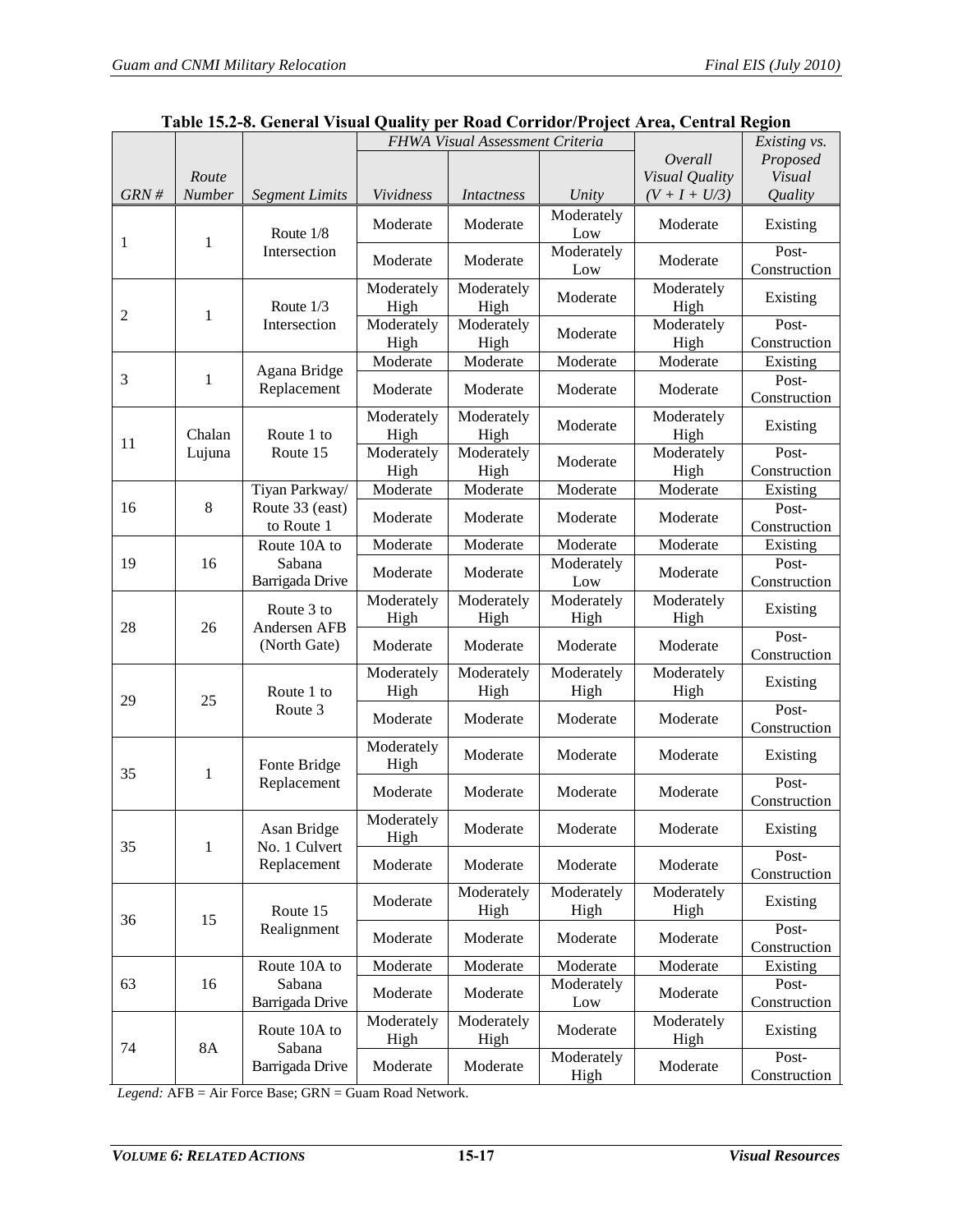## GRN #1, Route 1/8 Intersection

Changes to the visual environment for the intersection include creating double turn lanes (both right and left) for Route 8 as it approaches Route 1. It is anticipated that this change would not alter the existing visual quality of the area. The overall visual quality of the interchange should remain at moderate, with moderate vividness, moderate intactness, and moderately low unity.

## GRN #2, Route 1/3 Intersection

The intersection would be modified by outside pavement widening along southbound Route 1 and southbound Route 3 to accommodate increased traffic volumes. The approaches to the intersection would consist of two left and three through lanes (northbound Route 1); one u-turn, three through, and one rightturn lanes (southbound Route 1); and one left, one shared left/right, and one right lane (southbound Route 3). The departures from the intersection would replicate the existing conditions, except that an acceleration lane would be added on Route 1 south of the intersection to facilitate right turns from southbound Route 3. The interchange improvements would not require the removal of trees or other large vegetation. It is anticipated that the overall visual quality of the intersection would remain at moderately high, with moderately high vividness, moderately high intactness, and moderate unity.

## GRN #3, Bridge Replacement on Route 1 over the Agana River

The new structure would be lengthened to approximately 54.5 ft (16.6 m) with 15 ft (5 m) approach slabs to adequately accommodate the hydraulic flow of the river. The width of the new structure would be similar to the existing, at approximately 84 ft (26 m), accommodating six 11-ft (3-m) wide lanes, a 4.5-ft (1.4-m) wide median, and a 5.5-ft (1.7-m) wide sidewalk with a 1.0-ft (0.3-m) barrier on each side. [Figure 15.2-2](#page-18-0) shows an elevation of a typical replacement bridge. The new structure, although larger, is anticipated to appear approximately the same in scale within the visual environment. Providing an open railing to the bridge would help connect the traveler on Route 1 to the surrounding landscape. Given that the bridge is near one of the tourist attractions on the island, the aesthetics of the visible bridge elements should be considered in the overall design of the bridge. It is anticipated that the overall visual quality of the area would remain at moderate, with moderate vividness, intactness, and unity. Additional mitigation measures that address the aesthetics of the bridge could increase the vividness to moderately high, if applied.

#### GRN #11, Chalan Lujuna from Route 1 to Route 15

This project would improve the intersections of Chalan Lujuna with Routes 1 and 15 to allow for truck turning movements, which equates to bigger radii at the corners of the intersections. While the intersections may appear slightly bigger due to the increase of corner radii, the roadway itself would retain the same appearance. It is anticipated that the general visual quality for the roadway would remain at moderately high, with moderately high vividness, moderately high intactness, and moderate unity.

#### GRN #16, Route 8 from Tiyan Parkway (Route 33 East) to Route 1

This project would widen the existing Route 8 from four to six lanes. Portions of the existing Route 8 are already at six lanes, leaving sections approaching Route 1 to be widened. Since portions of the road are already at six lanes, the project is not anticipated to change the overall visual quality of the roadway; therefore, the general visual quality of the roadway should maintain a moderate rating, with moderate vividness, intactness, and unity.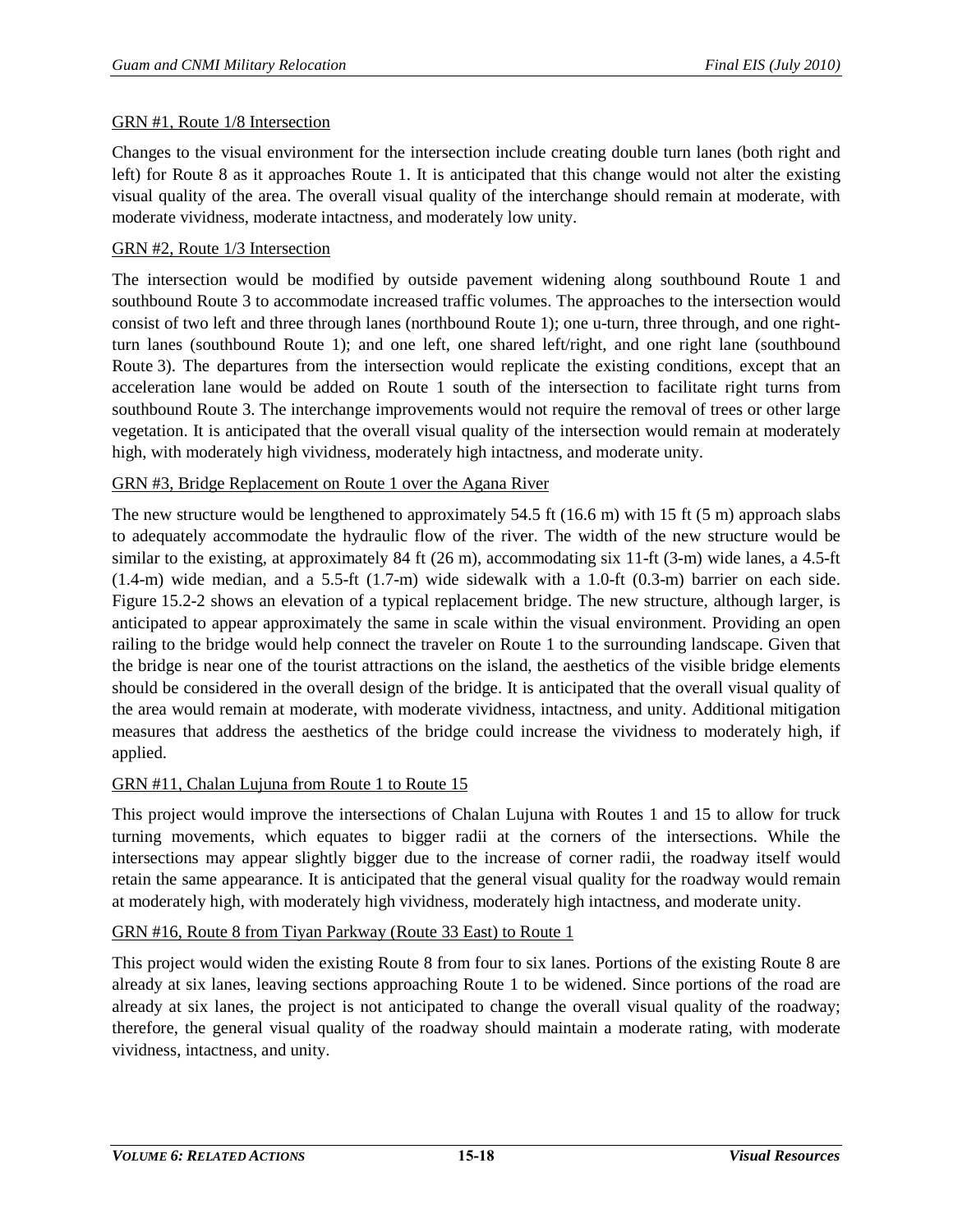

**Figure 15.2-2. Typical Bridge Replacement Elevations**

# <span id="page-18-0"></span>GRN #19, Route 16 from Route 10A to Sabana Barrigada Drive

This project would add a lane in each direction, making Route 16 a six-lane facility with a center median. In addition a four lane, signalized, access would be provided to the new MAP. Given the urban nature of the development along the roadway, it is unlikely that the impacts would substantially alter the existing visual environment. The overall visual quality would likely remain at moderate, with moderate vividness, intactness, and unity. If the median is a planted median, then the vegetation within the median would likely provide a break from the expanse of pavement created by the six-lane facility and could improve the visual quality of the roadway.

# GRN #28, Route 26 from Route 1 to Route 15

This project would widen an existing two-lane road to four lanes. The roadway currently travels through heavily residential areas. The sensitivity of the viewers, especially residents, is expected to be high. The widening project would reduce the overall moderately high visual quality to moderate, with moderate vividness, intactness, and unity. This is due to the widened pavement section and the anticipated sensitivity of the viewers.

## GRN #29, Route 25 from Route 16 to Route 26

This project would widen the existing narrow two-lane road to a four-lane road. The area is heavily residential. It is anticipated that the project would reduce the overall visual quality from moderately high to moderate, with moderate vividness, intactness, and unity. The reduced visual quality is caused by the anticipated high viewer sensitivity from the residences and the anticipated removal of vegetation along the roadway that would likely change the character of the existing roadway.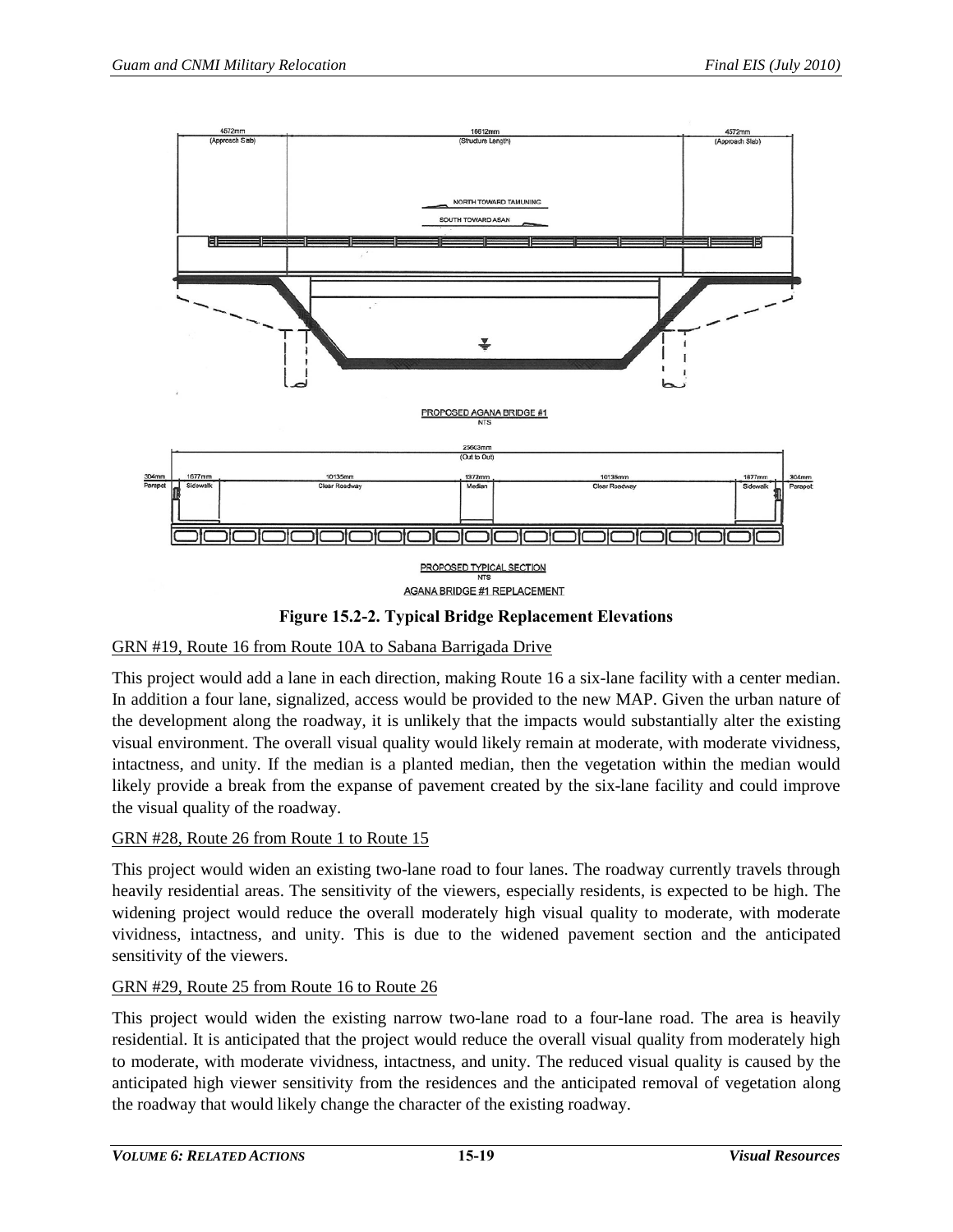#### GRN #35, Bridge Replacement on Route 1 over the Fonte River

The new bridge over the Fonte River is anticipated to be 78 ft (24 m) long, matching the existing structure length. The width would also match the existing 100-ft (30-m) width, which accommodates six 12-ft  $(4-m)$  wide lanes and a 14-ft  $(4-m)$  wide median, with a 6-ft  $(2-m)$  wide sidewalk and a 1-ft  $(1-m)$  barrier on each side. In addition to the concrete abutments supported on drilled shafts, the new Fonte Bridge would include concrete columns founded on spread footings, drilled shafts, or steel piles.

The existing visual quality of the bridge and area is anticipated to remain at moderate, with moderately high vividness, moderate intactness, and moderate unity. The removal of utilities visibly suspended across the bridge and the use of an open railing would improve the visual quality of the bridge.

#### GRN #35, Culvert Replacement on Route 1 over the Asan River (Asan Bridge No. 2)

The new bridge over the Asan River is anticipated to match the existing structure length. The width would also match the existing 100-ft (30-m) width, which accommodates six 12-ft (4-m) wide lanes and a 14-ft (4-m) wide median, with a 6-ft (2-m) wide sidewalk and a 1-ft (1-m) barrier on each side. The new Asan Bridge No. 1 would be a large box culvert.

The existing visual quality of the bridge and area is anticipated to remain moderate, with moderately high vividness, moderate intactness, and moderate unity. The removal of utilities visibly suspended across the bridge and the use of an open railing would improve the visual quality of the bridge.

#### GRN #36, Route 15 Realignment

For drivers on Route 15, its realignment would provide new views to the roadway. The new Route 15 would have a wider cross section in the landscape, with wider shoulders and a median for future widening. East of the new alignment would be a buffer road that parallels the alignment. This road would be on military property and separated from Route 15 by a fence. It is also anticipated that this new road would sit higher in the landscape, and the area between the two roads would be cleared of vegetation other than grasses. The new buffer road would have two new bridges that would cross over the new Route 15 and be very noticeable to those traveling on the road. These bridges would represent a new element in the landscape. Currently, there are very few bridge overcrossings on the island. It is anticipated that the effects to the general visual quality of the area would be moderate, with moderate vividness, intactness, and unity. This equates to maintaining the vividness visual quality from existing and lowering the intactness and unity ratings from moderately high to moderate.

#### GRN #63, Route 16 from Route 10A to Sabana Barrigada Drive

Similar to GRN #19, this project would add a lane in each direction, making Route 16 a six-lane facility with a center median. In addition a four lane, signalized, access would be provided to the new MAP. Given the urban nature of the development along the roadway, it is unlikely that the impacts would substantially alter the existing visual environment. The overall visual quality would likely remain at moderate, with moderate vividness, intactness, and unity. If the median is a planted median, then the vegetation within the median would likely provide a break from the expanse of pavement created by the six-lane facility and could improve the visual quality of the roadway.

#### GRN #74, Route 8A from Route 16 to Naval Communication Area Master Station Barrigada

This project would widen Route 8A to include a center median for left turns and shoulders. The changes would increase the paving section. Particularly in the residential and elementary school area, viewers are likely to be very sensitive; however, the changes are not anticipated to change the existing overall visual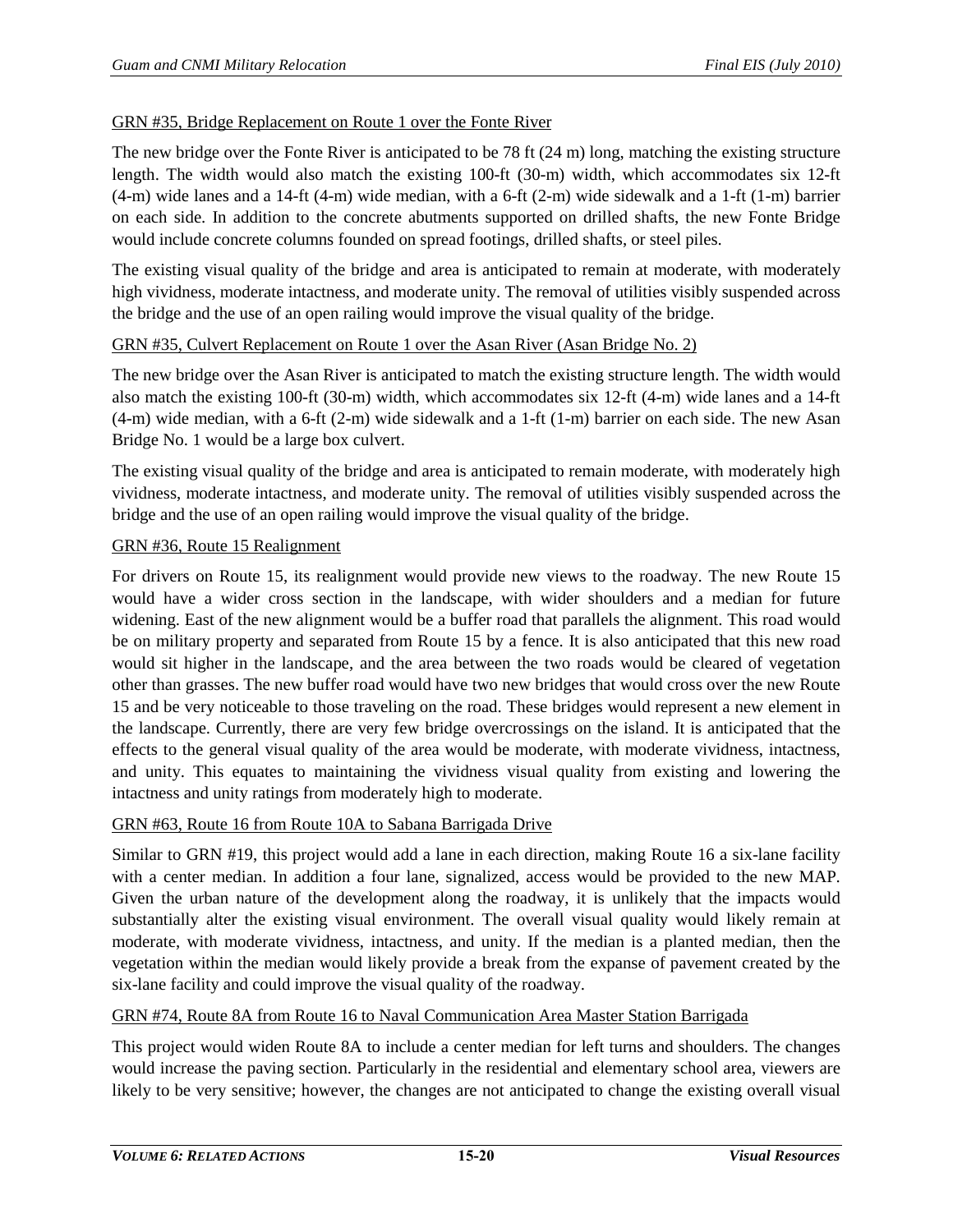quality for the roadway that should remain at moderately high, with moderately high vividness, moderately high intactness, and moderate unity.

Key Viewpoint 2: GRN #36, Route 15 Roadway Realignment

Orientation: The photograph is taken looking north through the old military entrance gate toward the proposed new alignment of Route 15 (see [Figure 15.2-3\)](#page-22-0).

- Existing Visual Character/Quality: The existing character has a weedy, abandoned appearance. The surrounding forested areas have been removed, as has the old housing. What is left are the cleared areas and old road network where the housing once was. The general visual quality of the view is moderately low, with low vividness, moderately low intactness, and unity.
- Proposed Project Features: The project would construct a new two-lane roadway through the area, with a second road (the parameter road) paralleling the new Route 15 to the east. This new road would sit higher in the landscape than Route 15. In the distance, the new bridge over Route 15 would be visible.
- Changes to Visual Character/Quality: The project is anticipated to maintain or slightly improve the existing moderately low visual quality in the view. Construction of the two roadways would, in some ways, unify the overall appearance in the view by removing the abandoned elements in the current view. It is anticipated that the vividness would increase to moderate, along with the intactness, while the unity would remain at moderately low.
- Anticipated Viewer Response: It is anticipated that viewers would primarily be associated with roadway travelers. These viewers would have a moderate sensitivity to the changes in the area, with daily commuters having a greater sensitivity than those new to this portion of the island. Residents, who generally live north of the realignment area, would have a higher sensitivity, but because the roadway is not visible from the homes, their views would be associated with roadway travel.
- Resulting Visual Impact: The anticipated resulting visual impact would not substantially alter the existing views.

## *Summary*

Projects within the Central Region that are part of Alternative 1 that have been identified as having potential impacts are GRN #s 1, 2, 3, 11, 16, 28, 29, 35, and 36. These impacts are associated with GRN #s 28, 29, 35, and 36. As discussed in the North Region, the projects would cause an increase in the urban character of the island. Currently, the Central Region is the most densely developed portion of the island, and the widening of these roadways and intersections would extend that urban character farther, causing a slight degradation of the existing rural character of some of these roadways.

In particular, GRN #28 on Route 26 and GRN #29 on Route 25 would reduce the visual quality of the roadways from moderately high to moderate. These roads are currently narrow two-lane roads through residential areas, with substantial vegetation along portions of the roadways. Widening these to four-lane roads would change the character of the roadways to a more urban character. Given that these roadways are residential in nature, it is anticipated that viewer sensitivity would be high. In addition to the roadway and intersection widening projects, there are two bridge replacement projects, all of which would be along Route 1: GRN #3 (Agana Bridge) and GRN #35. Construction of the new bridges, from a driver's perspective on Route 1, is anticipated to cause only a minor change to the visual environment of the Route 1 corridor. Viewer sensitivity of those on Route 1 is anticipated to be low. The most noticeable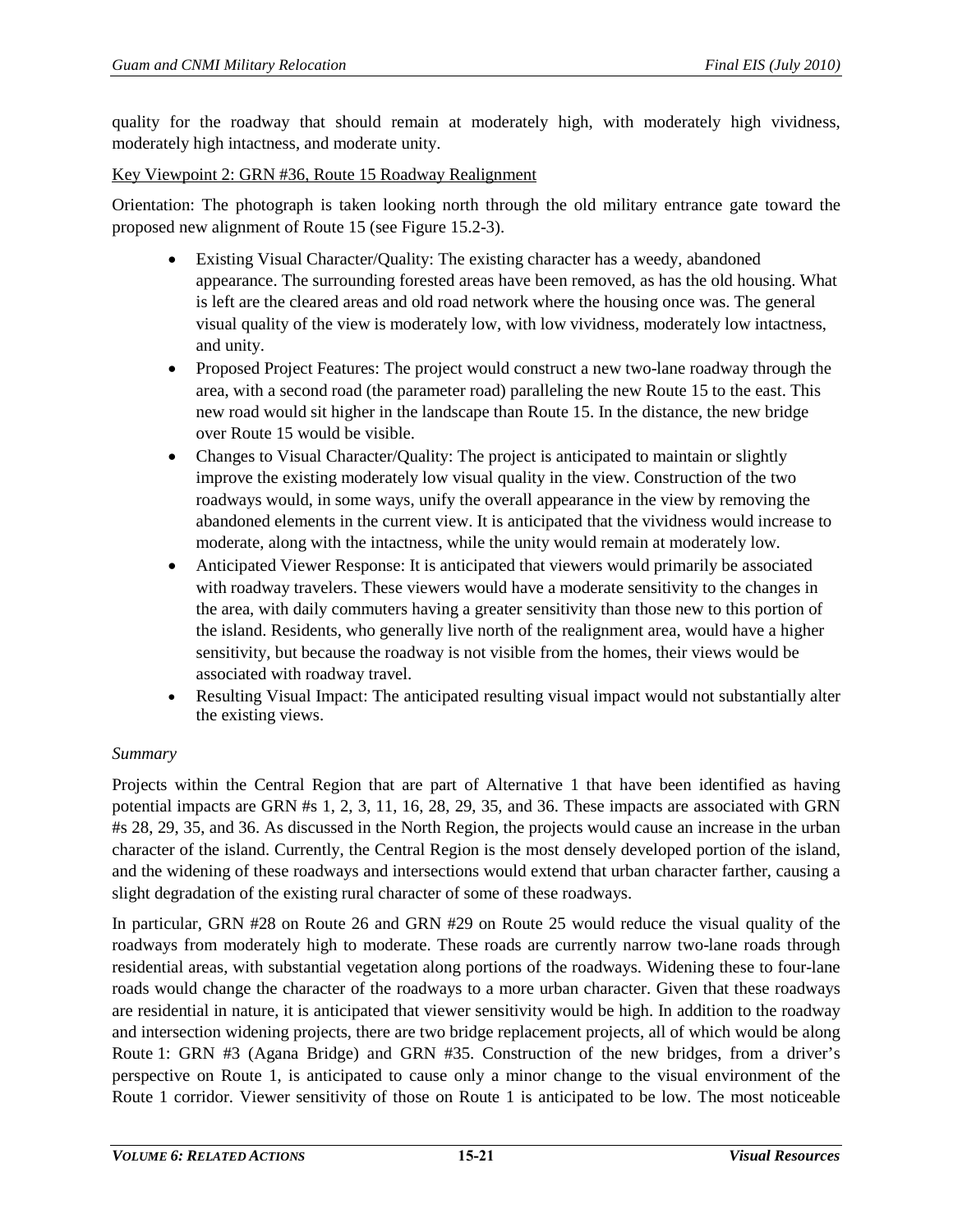change would be associated with the new railing that would be visible from the roadway. Because Route 1 crosses over each of the rivers, the railings are the only visible element of the bridge.

In general terms and given the proximity to adjacent development for most of the bridges, it is unlikely that the new bridges would be noticeable from off the roadway in the long-term. Many of these views are screened from adjacent uses by existing vegetation; however, for the short-term in many of these locations, the most noticeable changes associated with construction of the new bridges would be the need for temporary clearing in and around the bridge sites to make way for the bridge construction.

The bridges do present an opportunity to increase the visual quality of the corridor over the existing moderate to moderately high ratings. Mitigation in the form of urban design elements could increase the visual quality of the structure to those traveling on Route 1. These are discussed further under the Proposed Mitigation Measures subsection.

Indirect impacts of the projects, particularly the roadway and intersection widening projects, would be an increase in the urban character of the Central Region of the island from its current, generally rural appearance.

#### Apra Harbor Region

[Table 15.2-9](#page-21-0) identifies all projects within the Apra Harbor Region. The table indicates the disposition of each project in terms of this analysis. Following the table is a description of the anticipated impact of each of the projects analyzed within the region.

<span id="page-21-0"></span>

|          |                        | <i>Alternatives</i> |                | Carried                   |              |                                                                                                  |                                                                                                                                    |
|----------|------------------------|---------------------|----------------|---------------------------|--------------|--------------------------------------------------------------------------------------------------|------------------------------------------------------------------------------------------------------------------------------------|
| $GRN \#$ | Route<br><b>Number</b> |                     | $\overline{2}$ | 3                         | 8            | Forward<br>for<br><b>Further</b><br>Analysis?                                                    | Reason for Inclusion or Exclusion                                                                                                  |
| 4        | 11                     | X                   | X              | X                         | X            | N <sub>0</sub>                                                                                   | This project does not require widening (only<br>pavement strengthening).                                                           |
| 5        | Route $1/$<br>Route 11 | X                   | $\mathbf{x}$   | $\mathbf{x}$              | $\mathbf{x}$ | <b>Yes</b>                                                                                       | Add a second left-turn lane from Route 11 to<br>Route 1, adding an additional 14-ft (4-m) wide lane<br>to the outside of Route 11. |
| 24       | 5                      | X                   | X              | X                         | X            | This project does not require widening (only<br>No<br>pavement strengthening).                   |                                                                                                                                    |
| 26       | 2A                     | $\mathbf{x}$        | $\mathbf{x}$   | X                         | X            | N <sub>0</sub>                                                                                   | This project does not require widening (only<br>pavement strengthening).                                                           |
| 35       |                        | X                   | X              | $\boldsymbol{\mathsf{x}}$ | X            | Replacement of bridges or culverts over the<br>Yes<br>Atantano, Laguas, Sasa, and Agueda rivers. |                                                                                                                                    |
| 50       | <b>MAP</b>             | X                   | X              | X                         | X            | N <sub>0</sub>                                                                                   | Anticipated changes are expected to be minor and<br>would not alter the existing visual environment.                               |

**Table 15.2-9. Guam Road Network Projects Considered for Analysis, Apra Harbor Region**

*Legend:* GRN = Guam Road Network; MAP = Military Access Point.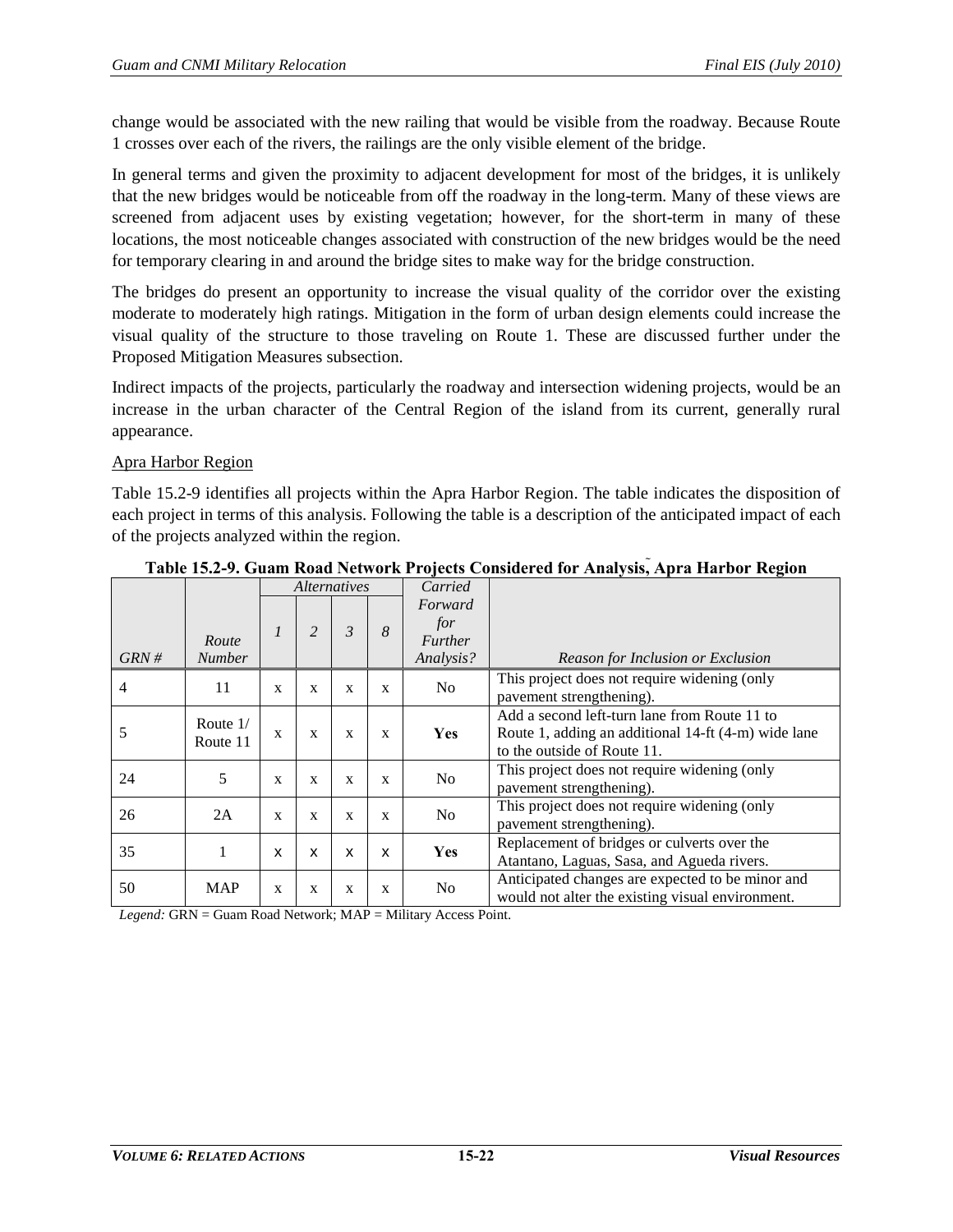<span id="page-22-0"></span>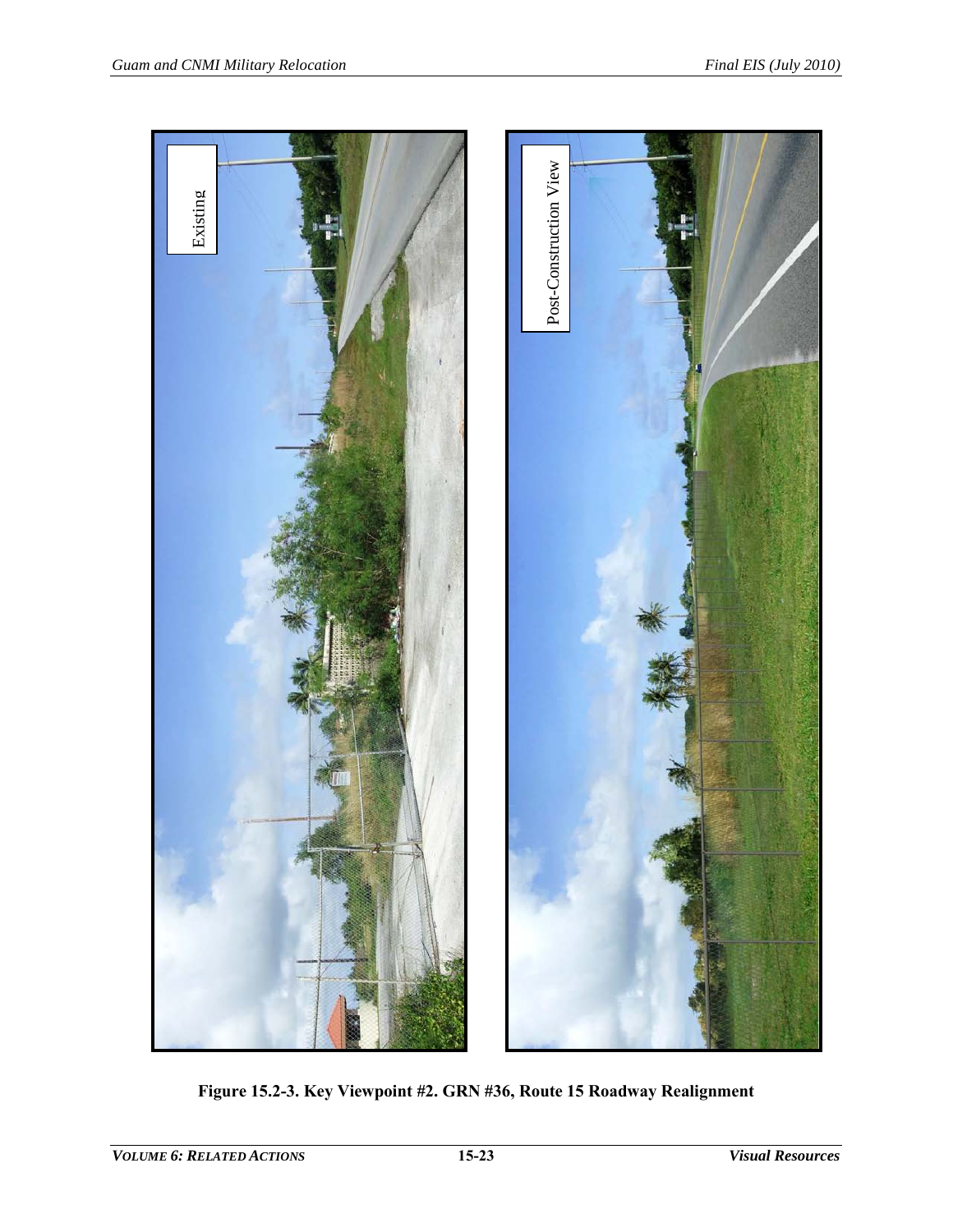[Table 15.2-10](#page-23-0) summarizes the anticipated changes to the visual environment based on the proposed projects.

|      |               |                           | FHWA Visual Assessment Criteria |                    |                    |                       | Existing vs.          |
|------|---------------|---------------------------|---------------------------------|--------------------|--------------------|-----------------------|-----------------------|
|      |               |                           |                                 |                    |                    | Overall               | Proposed              |
|      | Route         | Segment                   |                                 |                    |                    | Visual Quality        | Visual                |
| GRN# | <b>Number</b> | Limits                    | Vividness                       | <i>Intactness</i>  | Unity              | $(V + I + U/3)$       | Quality               |
| 5    | $\mathbf{1}$  | Route $1/11$              | Moderate                        | Moderate           | Moderately<br>Low  | Moderate              | Existing              |
|      |               | Intersection              | Moderate                        | Moderate           | Moderately<br>Low  | Moderate              | Post-<br>Construction |
| 35   | 1             | Atantano<br><b>Bridge</b> | Moderately<br>High              | Moderately<br>High | Moderate           | Moderately<br>High    | Existing              |
|      |               | Replacement               | Moderate                        | Moderate           | Moderate           | Moderate              | Post-<br>Construction |
| 35   | 1             | Sasa Bridge               | Moderate                        | Moderately<br>Low  | Moderate           | Moderate              | Existing              |
|      | Replacement   | Moderate                  | Moderately<br>Low               | Moderate           | Moderate           | Post-<br>Construction |                       |
| 35   | 1             | Laguas<br><b>Bridge</b>   | Moderately<br>High              | Moderate           | Moderate           | Moderate              | Existing              |
|      |               | Replacement               | Moderately<br>High              | Moderate           | Moderate           | Moderate              | Post-<br>Construction |
| 35   |               | Agueda<br>Culvert         | High                            | Moderately<br>High | Moderately<br>High | Moderately<br>High    | Existing              |
| 1    |               | Replacement               | High                            | Moderately<br>High | Moderately<br>High | Moderately<br>High    | Post-<br>Construction |

<span id="page-23-0"></span>**Table 15.2-10. General Visual Quality per Road Corridor/Project Area, Apra Harbor Region**

*Legend:* FHWA = Federal Highway Administration; GRN = Guam Road Network.

## GRN #5, Route 1/11 Intersection

Reconstruction of the intersection, including pavement strengthening and other project elements within the existing roadway associated with the pavement strengthening project (GRN #4), is not anticipated to change the visual environment of the intersection. Given the industrial nature of the area, viewer responses to the changes are likely to be very low to the new intersection. The overall visual quality for the Route 1/11 intersection is anticipated to remain at moderate, with moderate vividness, moderate intactness, and moderately low unity.

## GRN #35, Atantano Bridge Replacement

The new bridge over the Atantano River would be lengthened to 60 ft (18 m) to adequately accommodate the hydraulic flows in the river. The bridge would have a similar width to the existing, at approximately 82 ft (25 m), accommodating four 12-ft (4-m) wide lanes, an 8-ft (2-m) wide median, and a 12-ft (4-m) wide shoulder and 1.0-ft (0.3-m) barrier on each side. In addition to the concrete abutments supported on drilled shafts, the new Atantano Bridge would include concrete columns founded on spread footings, drilled shafts, or steel piles.

This new bridge is not anticipated to substantially change the existing visual environment of the area. The bridge does not currently have adjacent development within close enough proximity to see any change to the bridge elevation. The new railing would be a visible element to those on Route 1. The current railing is open, allowing views into the surrounding forested land. As currently proposed, the new railing would be solid, with a railing on the top. This would likely reduce the views out to the forested areas, somewhat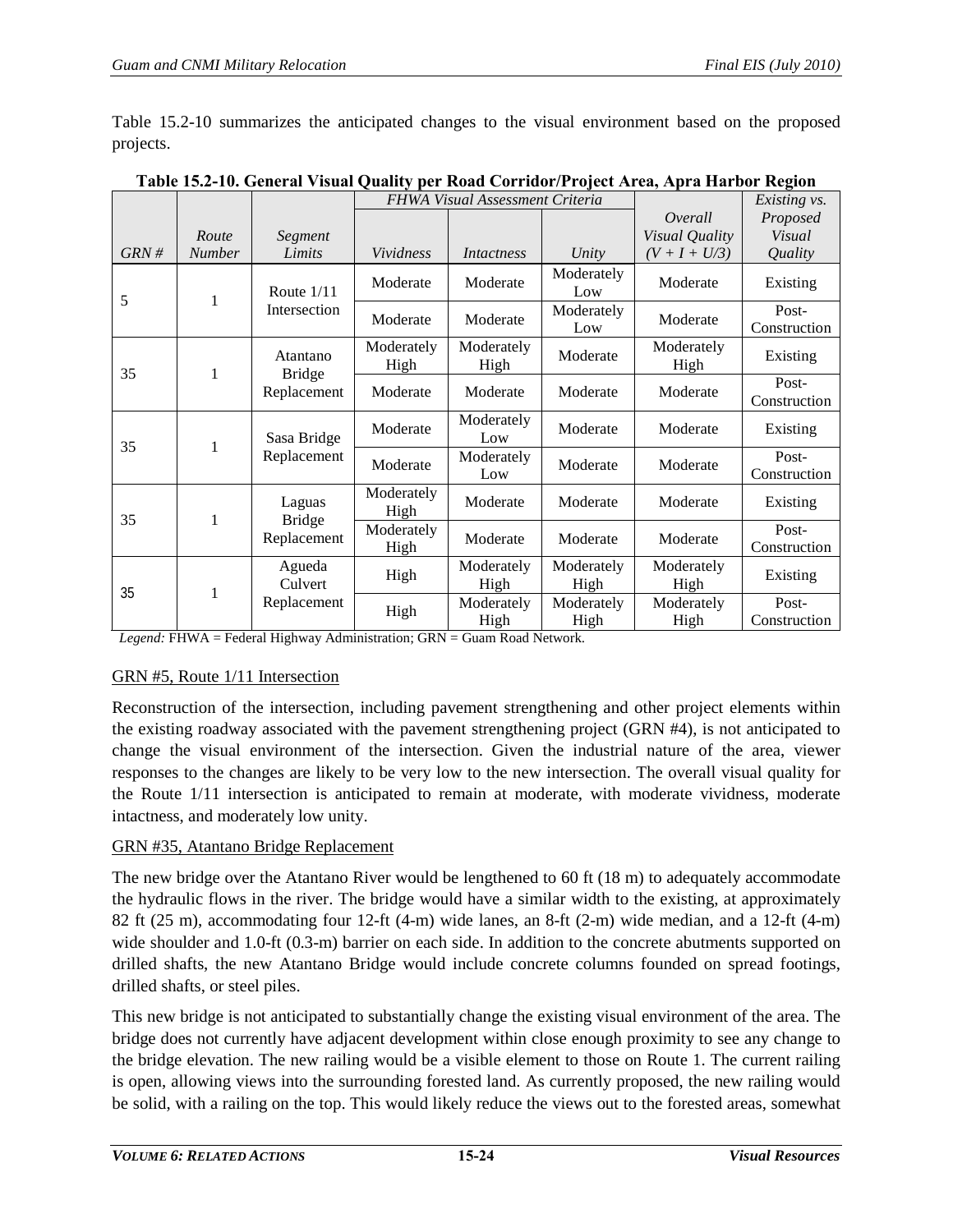reducing the quality of the existing views. The general visual quality in the bridge area is anticipated to be moderate to moderately high, with moderate to moderately high vividness and intactness, and moderate unity.

## GRN #35, Laguas Bridge Replacement

The new Laguas Bridge would be lengthened to approximately 60 ft (18 m) to accommodate hydraulic flows. The width of the proposed bridge would be similar to the existing 82 ft (25 m) and would accommodate the existing four 12-ft (4-m) wide lanes, an 8-ft (2-m) wide median, and a 12-ft (4-ft) wide shoulder and 1.0-ft (0.8-m) barrier on each side. The new bridge is not likely to alter the existing visual quality of the area, which is likely to remain at moderate, with moderately high vividness, moderate intactness, and moderate unity.

## GRN # 35, Sasa Bridge Replacement

The new bridge over the Sasa River would match the existing length of 46 ft (14 m) with an 82-ft (25-m) width, similar to the proposed widths for the Laguas and Atantano bridges. It is anticipated that the new bridge would maintain the overall visual quality of the area at moderate, with moderate vividness, moderately low intactness, and moderate unity. Elements that might improve the visual quality would be to remove the utilities from the bridge and include a more open railing to create views to the surrounding forested areas.

## GRN #35, Agueda Culvert Replacement

As with the other bridges, the new culvert would match the existing length and widths of the existing culvert. The new culvert is anticipated to maintain the existing overall moderately high visual quality of the area, with the high vividness and moderately high intactness and unity left intact.

#### *Summary*

Two projects within the Apra Harbor Region have been identified as having potential impacts on the existing environment. These are GRN #5 and 35. GRN #5 would widen the Route 1/11 intersection. This is anticipated to increase the urban character of the intersection, but it would not substantially alter the existing visual quality of the project area.

GRN #35 includes the replacement of the Atantano, Laguas, Sasa, and Agueda bridges or culverts. Of these projects, the proposed bridge or culvert replacements would maintain the existing visual quality of the project areas for the Laguas, Sasa, and Agueda bridges or culverts and cause a slight degradation of the views at the Atantano Bridge. The degradation is due in part to the removal of the open railing on this bridge that currently allows views into the forested lands beyond the bridge. Proposed mitigation measures for the bridge replacement can be found under the Proposed Mitigation Measures subsection.

Indirect impacts of the projects, particularly the roadway and intersection widening projects, would be an increase in the urban character of the Apra Harbor Region of the island from its current, generally rural appearance.

## South Region

[Table 15.2-11](#page-25-0) identifies all of the projects within the South Region. The table indicates the disposition of each project in terms of this analysis. Following the table is a description of the anticipated impact of each of the projects analyzed within the region. None of the projects in the South Region have been carried forward for further analysis. It is not anticipated that they would have an impact to the visual environment.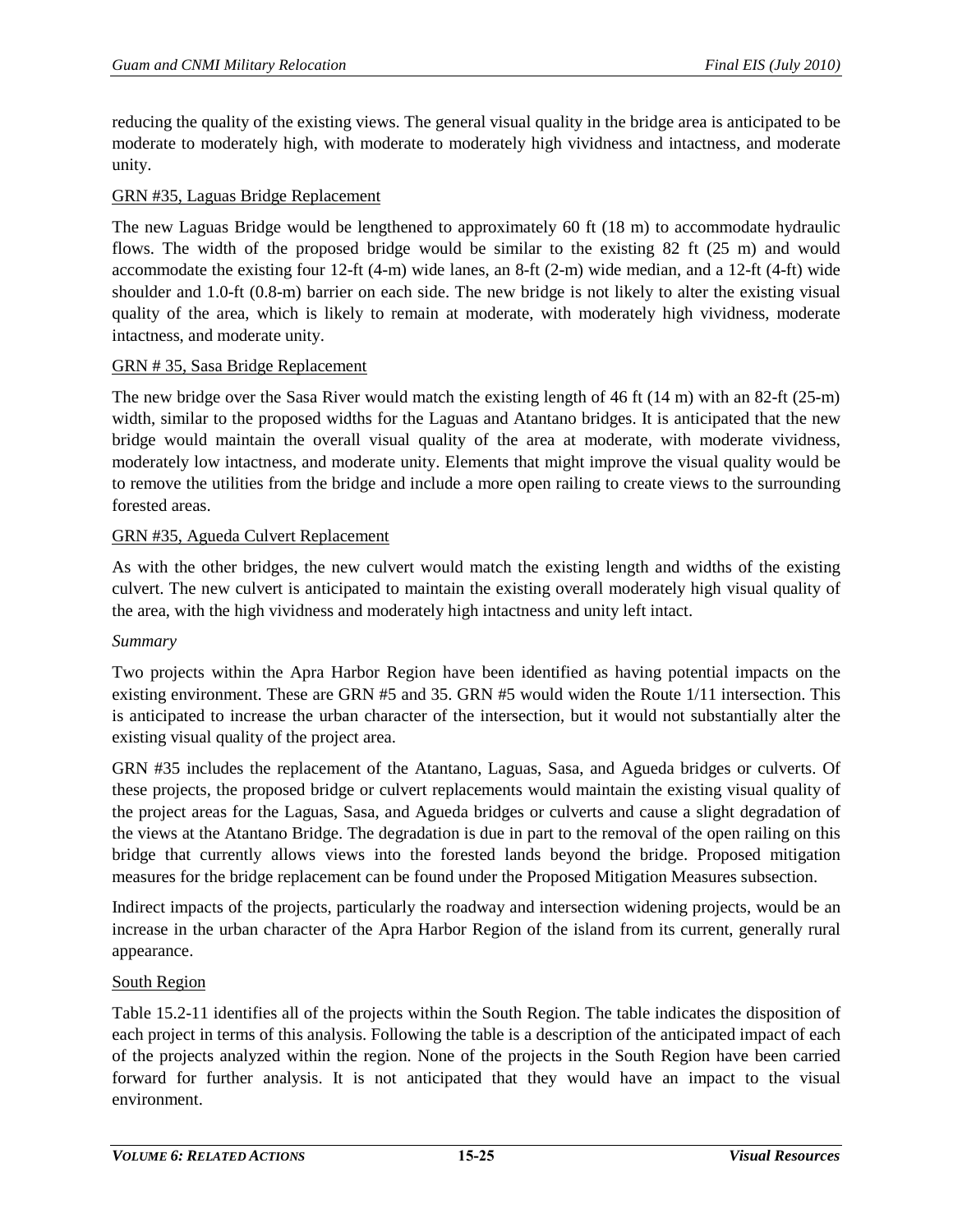<span id="page-25-0"></span>

|      |               | <i>Alternatives</i> |   | Carried Forward | $\overline{\phantom{a}}$ |                |                                                                                                      |
|------|---------------|---------------------|---|-----------------|--------------------------|----------------|------------------------------------------------------------------------------------------------------|
|      | Route         |                     |   |                 |                          | for Further    |                                                                                                      |
| GRN# | <b>Number</b> |                     |   | 3               | 8                        | Analysis?      | Reason for Inclusion or Exclusion                                                                    |
| 25   |               | X                   | X | X               | X                        | N <sub>0</sub> | This project does not require widening (only<br>pavement strengthening).                             |
| 27   | 5             | X                   | X | X               | X                        | No             | This project does not require widening (only<br>pavement strengthening).                             |
| 52   | <b>MAP</b>    | X                   | X | X               | X                        | N <sub>0</sub> | Anticipated changes are expected to be minor and<br>would not alter the existing visual environment. |
| 110  |               | X                   | X | X               | X                        | No             | Convert northbound right-turn lane to a combined<br>through/right-turn lane. No widening required.   |

#### **Table 15.2-11. Guam Road Network Projects Considered for Analysis South Region**

*Legend:* GRN = Guam Road Network; MAP = Military Access Point.

#### *Summary*

None of the projects identified as part of Alternative 1 for the South Region are anticipated to have impacts associated with their implementation.

#### Proposed Mitigation Measures

While the pavement strengthening projects do not require specific mitigation measures because there are no anticipated changes to the visual environment with these projects, as a whole cumulatively for the proposed GRN, the following mitigation measures could be implemented:

#### *Proposed Mitigation Measures Outside of Department of Defense Control*

- Provide an open railing to the extent possible to provide views from the bridge out to the adjacent areas.
- Hide utility crossings on the bridge between the girders or other methods of screening utilities from pedestrians on the bridge or adjacent land uses.
- Preserve existing trees or stands of vegetation by shifting the roadway alignment to the extent feasible where roadways are widened.

#### 15.2.6.2 Alternative 2 (Preferred Alternative)

#### North

The roadway projects proposed for the North Region under Alternative 2 are the same as those proposed under Alternative 1 in terms of the effects to the visual environment; therefore, the impact conclusions are the same as those discussed for the North Region of Alternative 1.

#### Central

The roadway projects proposed for the Central Region under Alternative 2 are the same as those proposed under Alternative 1 in terms of the effects to the visual environment; therefore, the impact conclusions are the same as those discussed for the Central Region of Alternative 1.

#### Apra Harbor

The roadway projects proposed for the Apra Harbor Region under Alternative 2 are the same as those proposed under Alternative 1 in terms of the effects to the visual environment; therefore, the impact conclusions are the same as those discussed for the Apra Harbor Region of Alternative 1.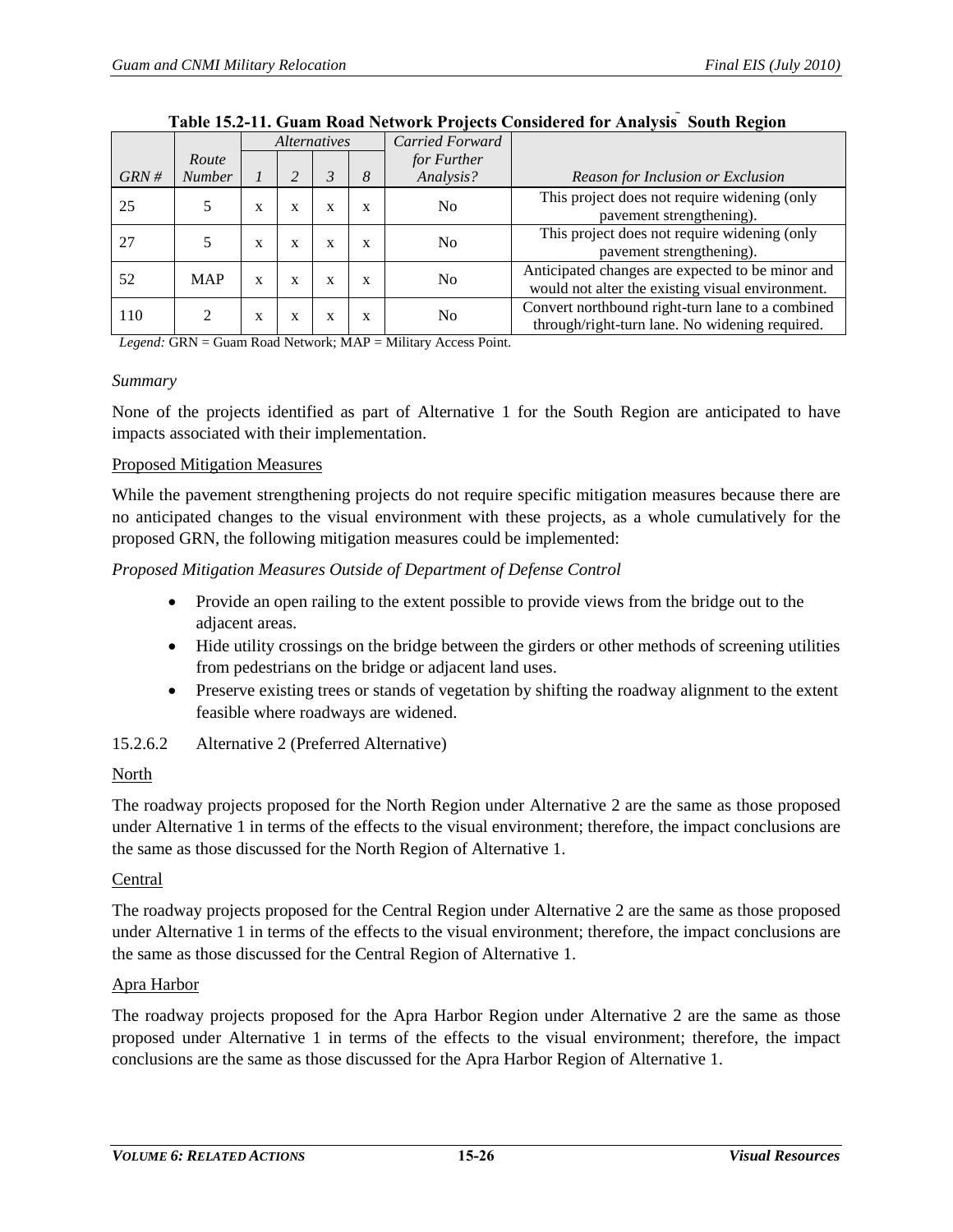## South

None of the projects identified as part of Alternative 2 for the South Region are anticipated to have impacts associated with their implementation.

## Proposed Mitigation Measures

Proposed mitigation for Alternative 2 is the same as discussed for Alternative 1.

15.2.6.3 Alternative 3

## North

Alternative 3 is substantially the same as Alternatives 1 and 2 for the North Region; however, GRN #s 38A, 39A, 41, 41A and 124, are not included in this alternative. It is anticipated that this project would not alter the existing visual environment of the project area; therefore, the impacts discussed under Alternative 1 for the North Region should be similar for Alternative 3 for the North Region.

#### Central

Within the Central Region, Alternative 3 includes two additional projects with potential impacts. These projects are GRN #63 that would widen portions of Route 16 from four to six lanes, and GRN #74 that would widen Route 8A to provide shoulders and a median. Neither of these two widening projects is anticipated to alter the existing visual quality of either roadway; therefore, the impacts in the Central Region for Alternative 3 are similar to those discussed for Alternative 1.

#### Apra Harbor

The roadway projects proposed for the Apra Harbor Region under Alternative 3 are the same as those proposed under Alternative 1; therefore, the impact conclusions are the same as those discussed for Alternative 1 in the Apra Harbor Region.

## South

None of the projects identified as part of Alternative 3 for the South Region are anticipated to have impacts associated with their implementation.

#### Proposed Mitigation Measures

Proposed mitigation for Alternative 3 is the same as those discussed for Alternative 1.

## 15.2.6.4 Alternative 8

## North

Alternative 8 is substantially the same as Alternatives 1 and 2 for the North Region; however, GRN #s 38, 39, and 41 are not included in this alternative. It is anticipated that these projects would not alter the existing visual environment of the project area; therefore, the impacts discussed under Alternative 1 for the North Region should be similar for Alternative 8 for the North Region.

#### Central

Within the Central Region, Alternative 8 has the same list of projects with potential impacts as that associated with Alternative 1; therefore, the impacts in the Central Region for Alternative 8 are the same as those discussed for Alternative 1.